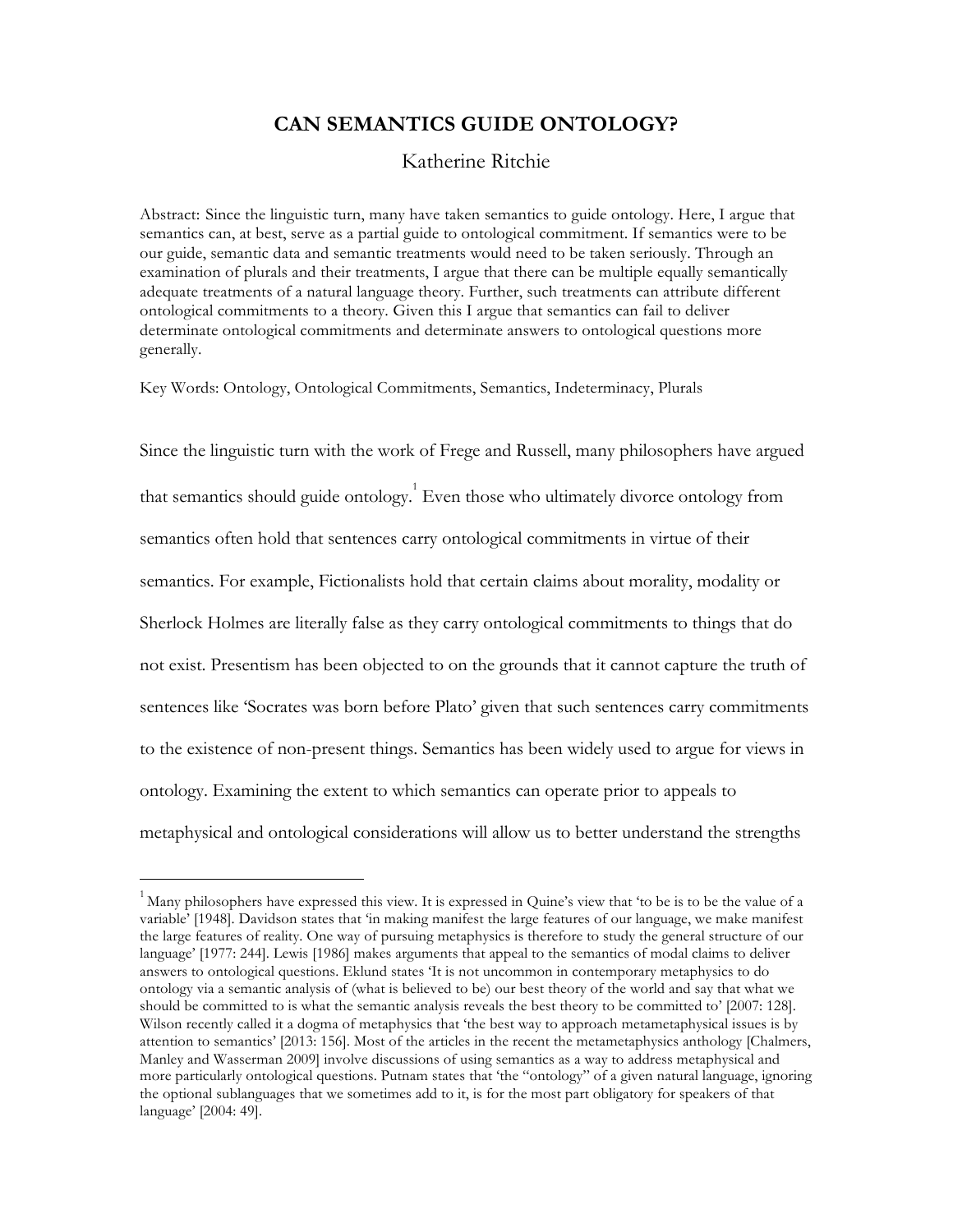and weaknesses of methodologies that rely on semantics. Here I examine the extent to which taking semantic data and treatments seriously might serve to answer ontological questions.

Semantics might guide ontology in three ways. First, the semantics of a set of natural language sentences, what I'll call a 'theory', determines the ontological commitments it carries. Second, an agent incurs ontological commitments by accepting theories that carry ontological commitments. So, in a mediated way semantics determines an agent's ontological commitments. Finally, questions of what entities exist are settled by the semantics of the true total theory of the world. <sup>2</sup> I challenge the first and seemingly strongest step in this picture. I argue that looking to our best semantic treatments of natural language will not always deliver determinate answers to questions about the ontological commitments of theories. So, semantics can, at best, serve as a partial guide to ontological commitment and an even more partial guide to ontology in general. 3

I argue for this conclusion by presenting a challenge based on a multiplicity of candidate semantic treatments. Multiplicities have been used in three sorts of arguments–– *reductio ad absurdums*, arguments for relativization and arguments for indeterminism.4 I argue that semantics will not always deliver determinate ontological commitments for natural language theories.

It is worth noting how my argument departs from other arguments for indeterminism before we set out. Here I am concerned with the possibility of a natural

 $2^2$ Of course the truth of the theory will not be settled by semantics, but (likely) by how things really are in the world.

 $3$  One might argue that many interesting metaphysical questions cannot be answered by semantics. For example, Schaffer [2009] argues that semantics cannot answer questions of what grounds what. Here I argue for the stronger and more surprising conclusion that semantics fails even as a guide to the ontological commitments of theories, and so, as a guide to ontology.

<sup>4</sup> Unger [1980] and Benacerraf [1965] use multiplicities in *reductio* arguments to argue that there are no composite objects and that numbers cannot be identified with sets, respectively. Moral relativists rely on the multiplicity of cultures and traditions to argue that morality is relative. Quine [1960, 1968] uses a multiplicity of languages of translation to argue for the indeterminacy of translation. Lewis [1982] understood vagueness as linguistic indecision between multiple precise referents or properties.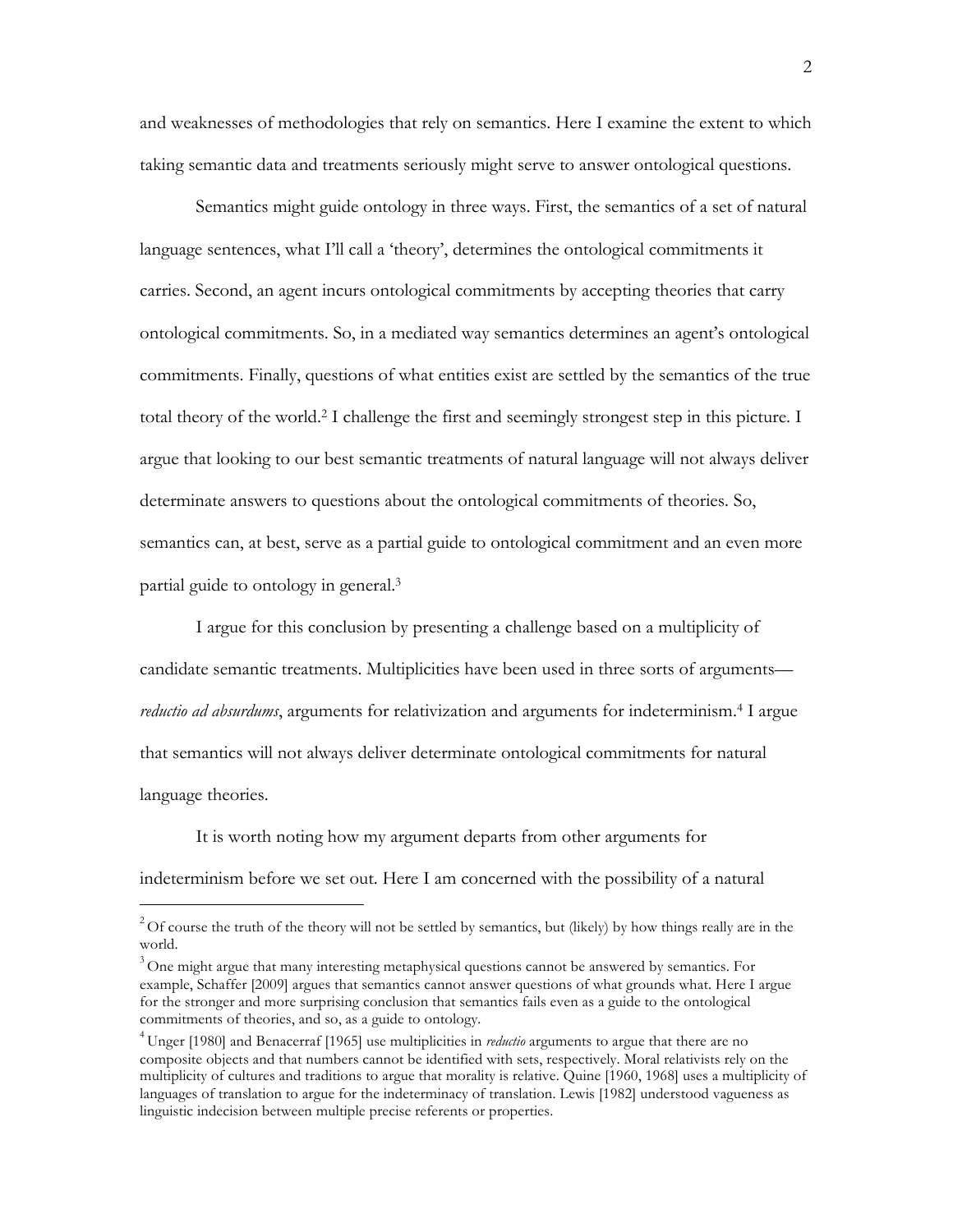language theory having indeterminate ontological commitments. In contrast arguments like the 'plus'/'quus' argument involve indeterminacy of meaning. The meaning of 'plus', the argument goes, could be indeterminate between the ordinary addition function and an "unnatural" function like that which returns 5 whenever one of the numbers added is greater than 57 (see Wittgenstein [1953]; Kripke [1982]). While the 'plus'/'quus' worry might deliver indeterminacy of meaning, it is not obvious that it delivers indeterminate ontological commitments. For example if one adopts the Quinean view of ontological commitment, the difference between functions will not elicit a difference in the ontological commitments of the theory. For, in both cases the same entities are referred to and quantified over (e.g. numbers). Here I argue for indeterminacy of ontological commitment. Given the prominence semantics has in metaontology, indeterminacy of ontological commitments is relevant to contemporary discussions and importantly different from (mere) indeterminacy of meaning.

There is a long tradition of arguments in philosophy of science about underdetermination of scientific theory by evidence (see, e.g., Duhem [1914]; van Fraassen [1980]). Such arguments might be used to argue that the ontological commitments of some evidence base are indeterminate. Many philosophers of science have argued, however, that the mere logical possibility of distinct theories fails to give reason for one to be agnostic about the truth of one's preferred theory. And so, would fail to give reason to hold that the ontological commitments of the evidence base are indeterminate. Instead, they have argued that specific theories with distinct explanations need to be constructed for one's credence in a particular theory to be threatened (see Kitcher [1993]; Achinstein [2002]). Here I use a case study involving specific semantic treatments, thereby meeting one potential response that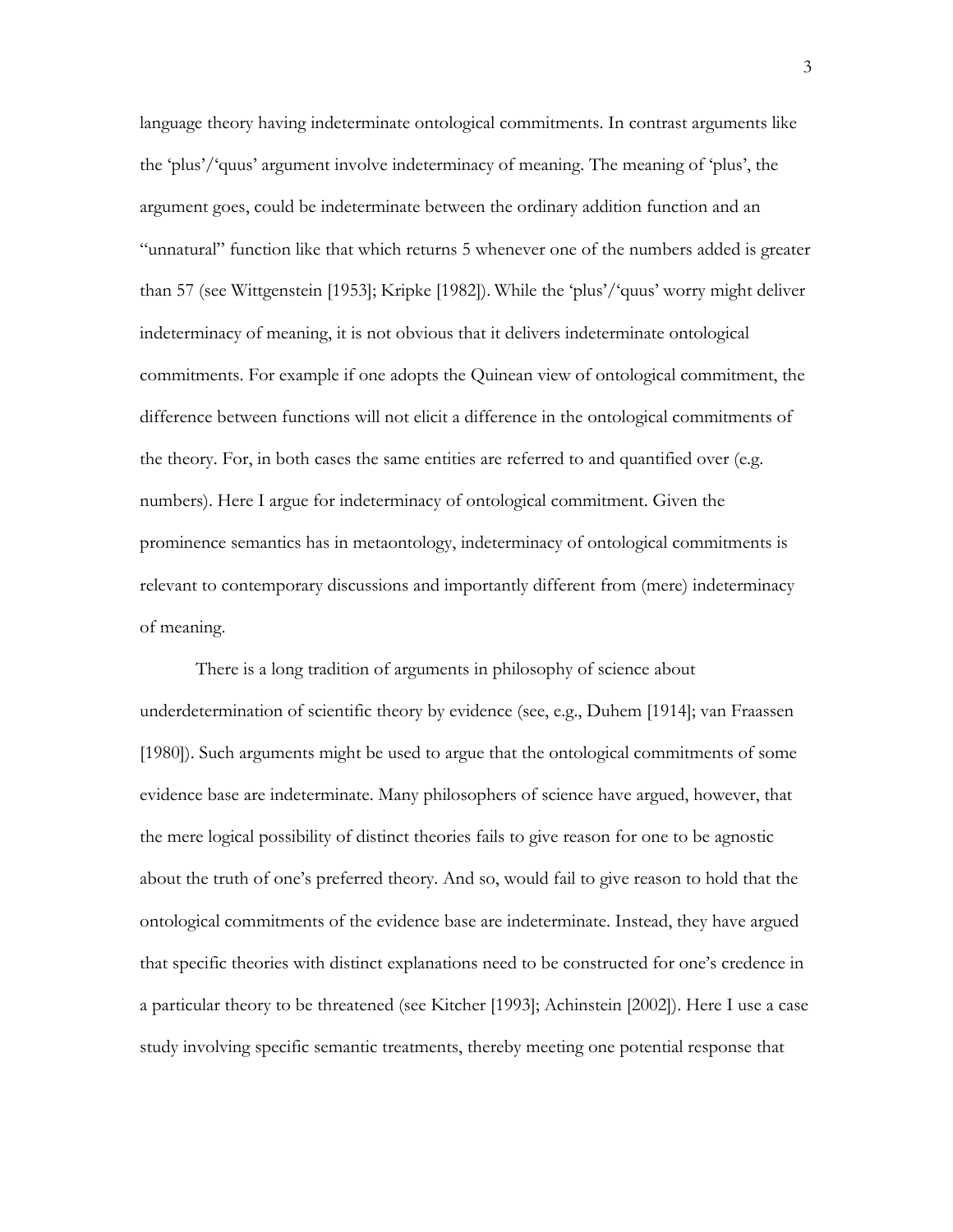has been given to underdetermination arguments in philosophy of science. My argument diverges from underdetermination arguments in two other important ways.

First, it focuses on semantic theories and ontological commitments. Given the many appeals to semantics in discussions of ontology and metaontology, an indeterminacy argument explicitly formulated in these terms can directly engage with metametaphysical debates in ways arguments in philosophy of science do not. Second, my aim is to show that a theory, rather than an evidence base, can have indeterminate ontological commitments. To the extent that the arguments in the philosophy of science apply to ontological commitments they show that an evidence base has indeterminate (or perhaps relative) ontological commitments. They fail to show that theories themselves have indeterminate commitments.

My indeterminacy argument is most closely related to inscrutability arguments like those involving referents of a particular term (e.g. 'gavagai') and those involving massive indeterminacy of reference. I postpone discussing how my argument differs from these until the last section of the paper when the specifics of my argument have been made clear.

The paper is structured as follows. Section 1 gives arguments against classical views of the regimentation of natural language. Section 2 develops a methodology which takes semantics seriously in answering questions of the form 'Does theory T carry a commitment to Fs?'. The methodology is then applied to a case study involving plural expressions. In Section 3 I argue for a principle that delivers unrelativized, but possibly indeterminate ontological commitments of a theory. Finally, in Section 4 we return to other linguistic indeterminacy arguments. I argue that my argument departs from and improves upon them in important ways.

4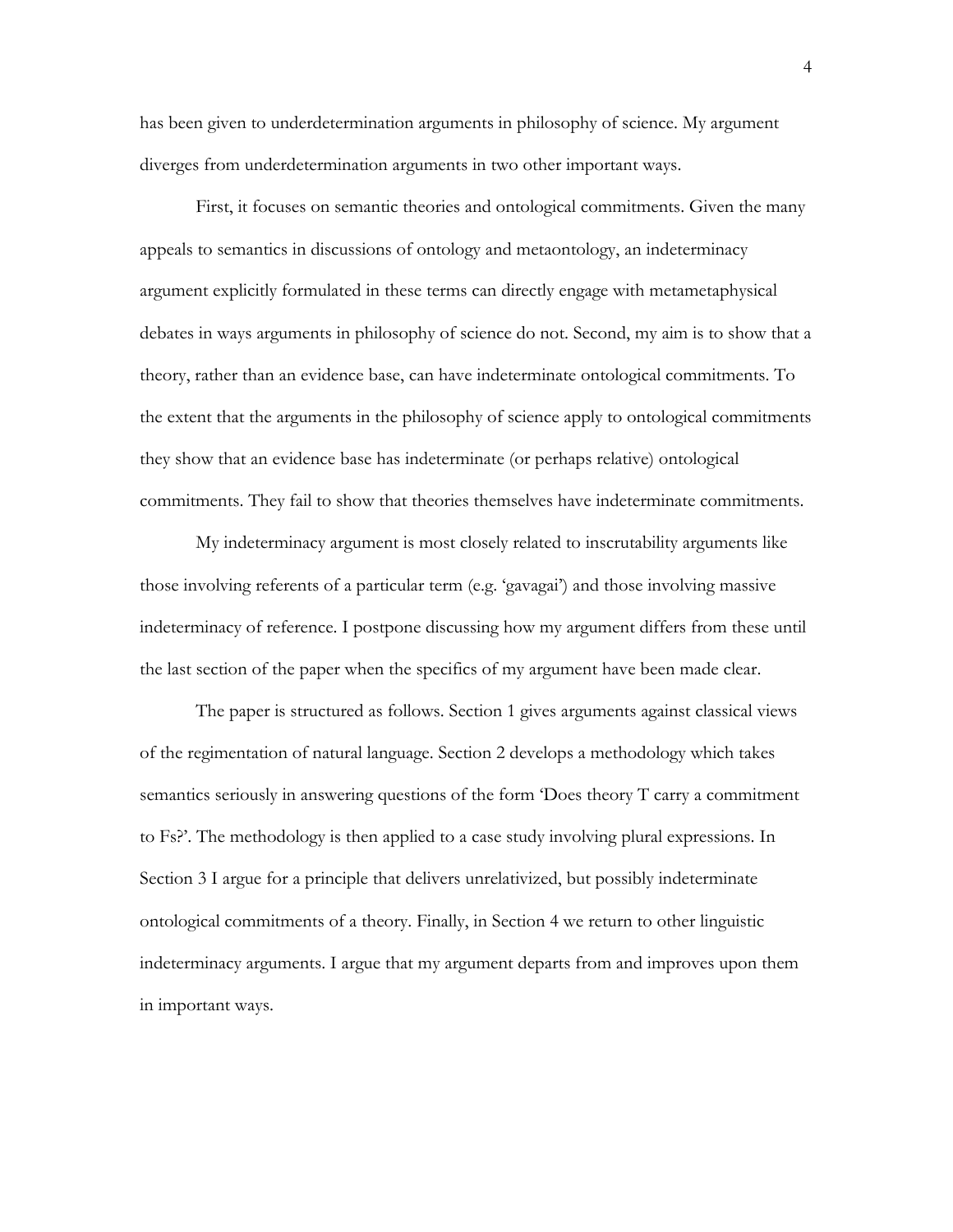#### **1. Against Descriptivism for Natural Language**

There are two classical views on the regimentation of natural language––revisionary and descriptive. Revisionists including Frege, Tarski, Russell and Quine, take natural language to be corrupt, messy and defective.As Stanley [2000: 391] puts it, on the revisionary view 'appeals to logical form are appeals to a kind of linguistic representation which is intended to replace natural language.'

Here we are concerned with the extent to which the semantics of natural language can serve as a guide to determining the ontological commitments of theories. Proponents of the revisionary approach paraphrase away apparent commitments in language to accord with their metaphysical views. In so doing, they take metaphysical and ontological views to guide semantics, thereby rejecting our starting point. Given this, the revisionary approach will not serve us in our inquiry.

On the descriptive view the unique logical form of a sentence is taken to be really there "hidden beneath" its surface form. Proponents of the descriptive view, including Davidson, Harman and Stanley, take logical forms to be discovered through empirical enterprise. Since Davidson is the *locus classicus* of the view, I focus on his formulation if the view. In contrast to Revisionists, Descriptivists take formal regimented languages to be part of a theory of natural language, rather than, as Davidson [1977: 246] put it, 'an improvement on natural language.'

Davidson takes first-order logic to be the formal language that underlies natural language. He [1977: 251] argues that 'ontology is forced into the open only where the theory finds quantificational structure,'thereby endorsing what is often called Quine's Criterion of Ontological Commitment. It can be formulated as: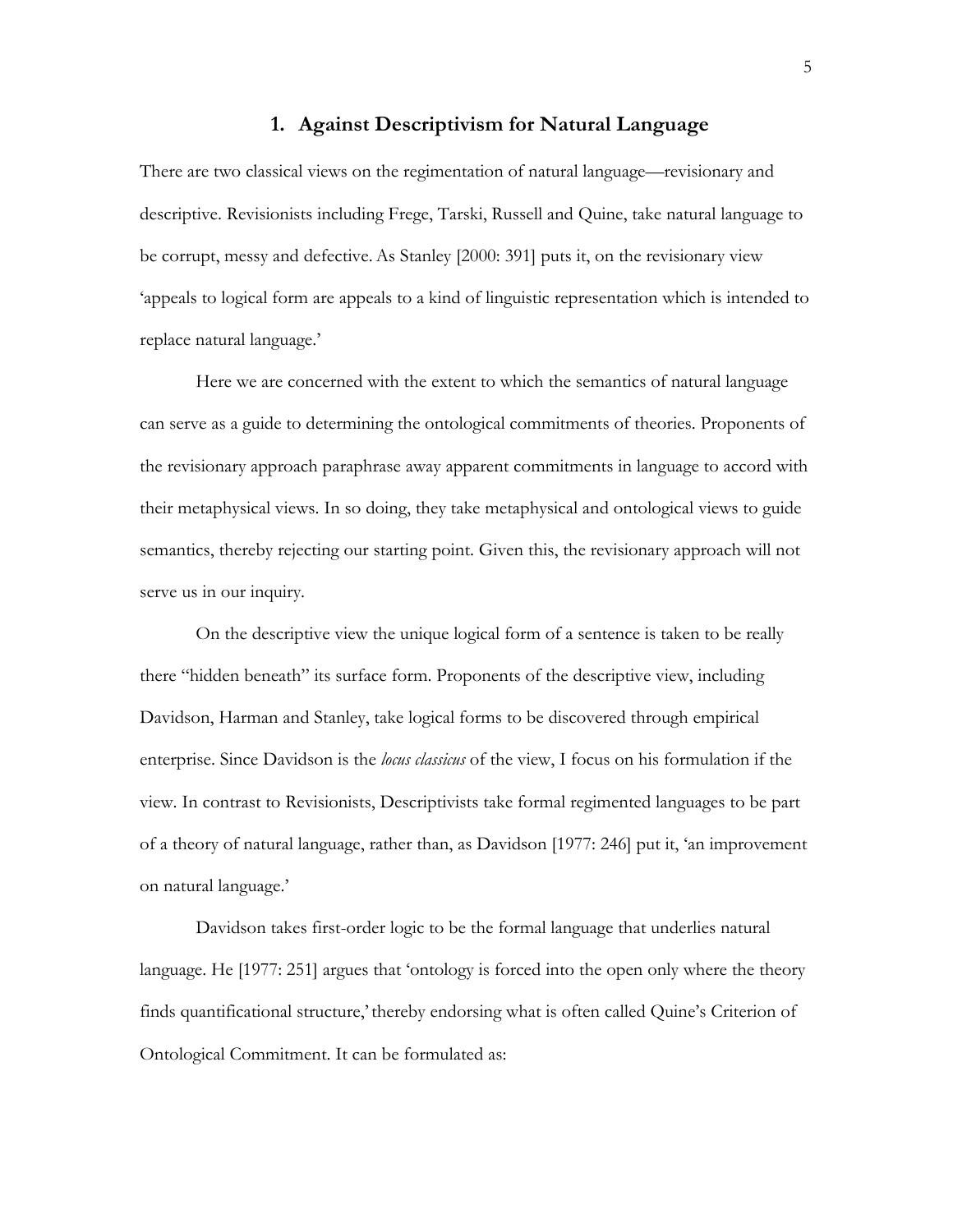Quine's Criterion of Ontological Commitment: A theory has Fs in its ontology if, and only if, it includes or entails a sentence that says that there are Fs.5

One way to understand when a theory formulated in first-order logic says or entails that there are Fs is to check whether Fs are the values of bound variables in sentences of or entailed by a theory.<sup>6</sup> To allow for the possibility of a semantic treatment attributing ontological commitments without first-order quantifiers or without appeal to any quantificational devices, here I use the version of Quine's Criterion given above. 7

Davidson [1967] applies the methodology of translating sentences of natural language into first-order logic and using Quine's Criterion to discover the ontological commitments of action sentences. To illustrate his methodology consider 1 and 2.

- 1. Bert walked quickly.
- 2. Bert walked.

 $\overline{a}$ 

If sentence 1 is true, 2 must be as well. To account for inferential patterns like this, Davidson argues that the logical forms underlying action sentences include quantifiers ranging over events. He takes the logical forms of 1 and 2 to be 3 and 4, respectively (where the values for 'e' are restricted to events):

> 3.  $\exists$ e(walk(e, b) & quick(e)) 4.  $\exists$ e(walk(e, b))

<sup>&</sup>lt;sup>5</sup> When I inquire into the ontological commitments of a given doctrine or body of theory, I am merely asking what, according to that theory, there is' Quine [1976: 203-4]. Quine's Criterion has spurred an enormous literature. For examples of authors sympathetic with the Criterion, see van Inwagen [1998], Burgess and Rosen [1997] and Burgess [2008]. For examples of some critics of Quine's Criterion see footnote 7 below.

<sup>6</sup> For example, Quine says 'We can very easily involve ourselves in ontological commitments by saying, for example, that there is something (bound variable) which red houses and sunsets have in common; or that there is something which is a prime number larger than a million. But this is, essentially, the only way we can involve ourselves in ontological commitments: by our use of bound variables' [1948: 31].

 $^{7}$  In section 2 plural first-order quantification is considered. A semantic treatment might also include directly referential terms, but no quantifiers. Such a treatment could be understood to attribute a commitment through referential terms, but not through the use of bound variables. Further, many have argued against the view that uses of quantifiers bring ontological commitment. See for example Sellars [1960], Prior [1971], van Cleve [1994], and Rayo and Yablo [2001]. By formulating Quine's Criterion without direct appeal to quantifiers, this issue can be (at least momentarily) sidestepped.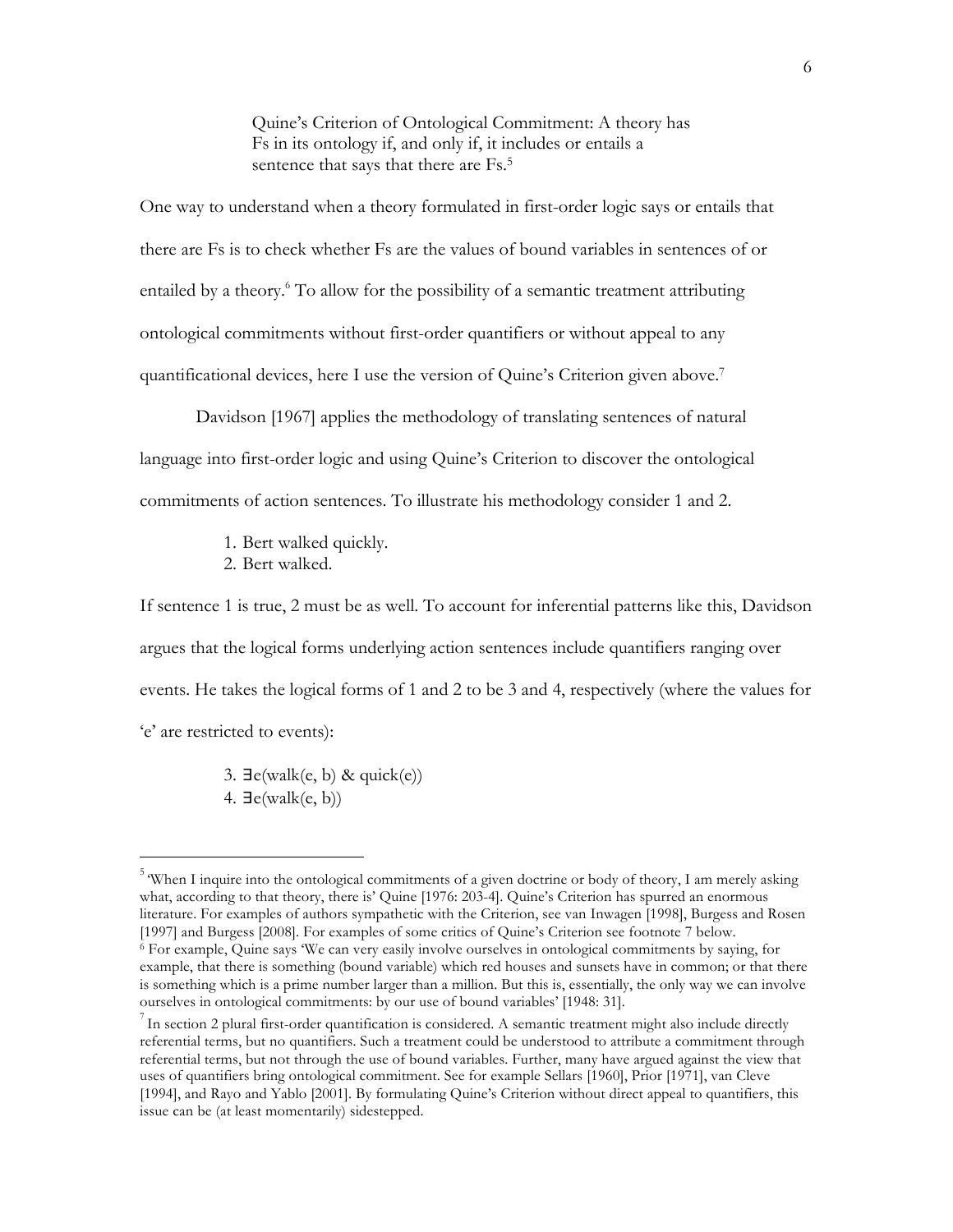Sentence 3 straightforwardly entails 4. Further both 3 and 4 entail 'there is an event', so both carry a commitment to events. If 3 and 4 are the logical forms underlying 1 and 2, 1 entails 2 and both carry a commitment to events. This will suffice for an explication of Davidson's version of the descriptivist view of logical form and his methodology for determining the ontological commitments of natural language theories.

I argue that Descriptivism fails in two ways. First, there can be distinct logical forms within a formal language that are equally good candidates for the most perspicuous logical form of a sentence. Second, there can be multiple formal languages that are equally viable languages of translation.

Let's begin by assuming, along with Davidson, that natural language sentences are to be translated into first-order logic. We saw that one way to translate 1 into first-order logic was as 3. Alternatively, following Quine [1948] one might eschew using a constant to represent Bert and instead appeal to the predicate 'Bertize.' Then 1 could represented as 5.

5. ∃e∃y(walking(e, y) & Bertize(y) & quick(e))

Both 3 and 5 are sentences of first-order logic. While there may be philosophical or semantic reasons to prefer 3 or 5, without further argument both are candidates for the most perspicuous logical form of 'Bert walked quickly.' Whenever there are multiple candidate translations, the Descriptivist must give an argument as to why one is the most thorough and perspicuous, even if they ultimately attribute the same ontological commitments. Further, if the Descriptivist is to follow our aim in seeking the extent to which semantics can guide ontology, the privileging of one form over another cannot rely on metaphysical views. Next I turn to the case of plurals in natural language to exemplify the possibility of there being multiple formal languages that are equally good candidates for the language of translation.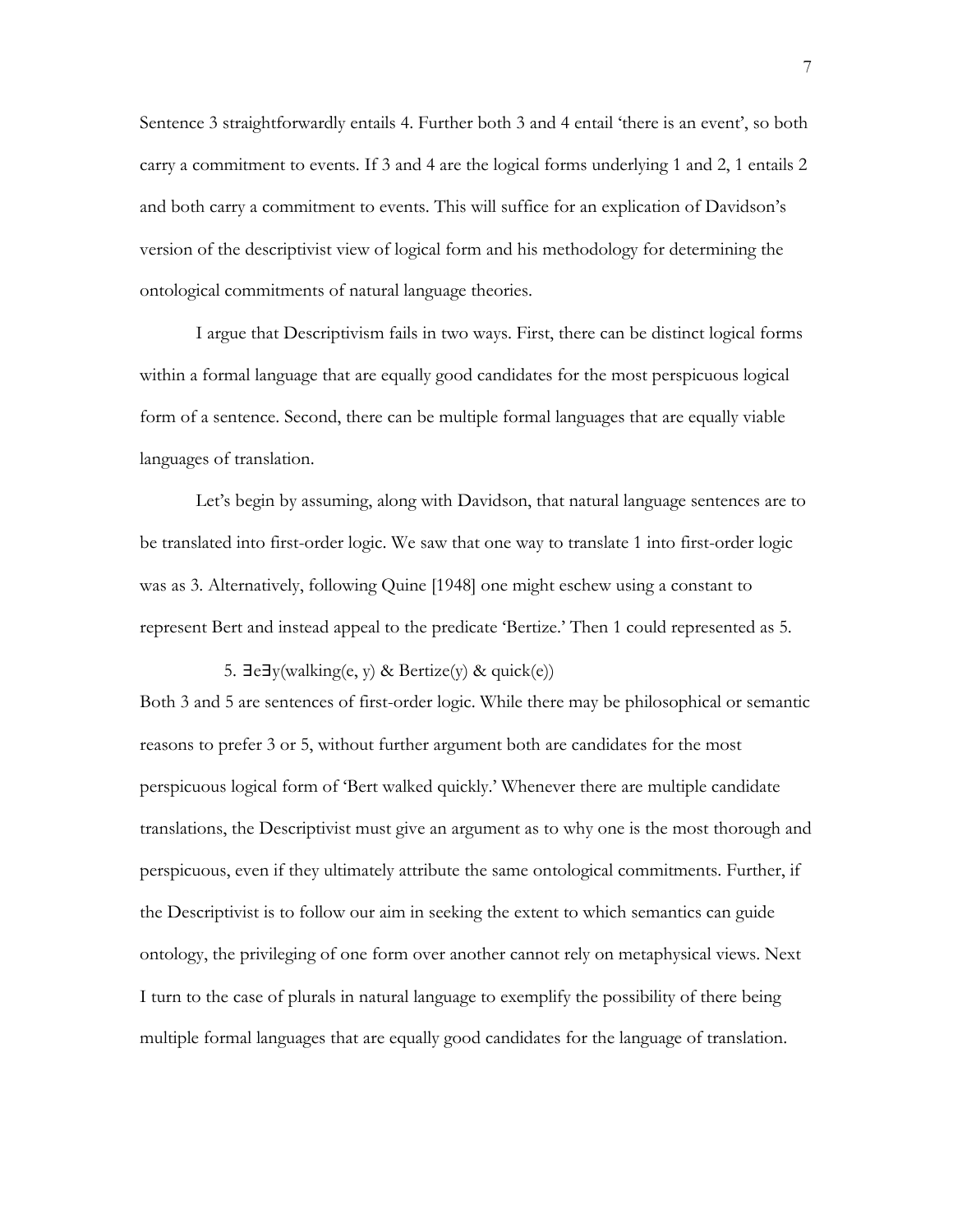Semantic treatments of plural expressions have gone in two general directions. Singularist treatments take plural expressions to denote sums, sets or fusions (see, e.g., Link [1983, 1987, 1991]; Landman [1989]; Schwarzschild [1996]). <sup>8</sup> Pluralists treat plural expressions as referring to many individuals rather than to a single collection of individuals (see, e.g., Boolos [1984]; Oliver and Smiley [2001, 2005, 2013]; Yi [2005]; McKay [2006]). Take the following sentence:

### 6. The firefighters surrounded the property and prevented the fire from spreading.

According to a Singularist treatment 'the firefighters' picks out a sum or set; according to a Pluralist treatment it picks out many individuals. The logical forms assigned by the Singularist and the Pluralist are different. Further, given Quine's Criterion, the logical forms attribute different ontological commitments. The Singularist takes 6 to say or entail that there is a set or sum of firefighters; the Pluralist does not. If it can be shown that both treatments are equally semantically adequate, we will have reason to hold that the semantics of some sentences can be captured equally well by multiple treatments and that this can affect the ontological commitments delivered. In the next section, I sketch an argument for the semantic adequacy of Singularist and Pluralist treatments. Given this, we should reject Descriptivism and the view that the ontological commitments of natural language are determinate.

### **2. Adequacy and Ontological Revelation**

To argue that there are equally semantically adequate treatments of natural language, the conditions for semantic adequacy must be determined. I propose that to be semantically adequate a treatment must:

 $8$ They are so-called as they treat plural expressions as denoting a single collective entity.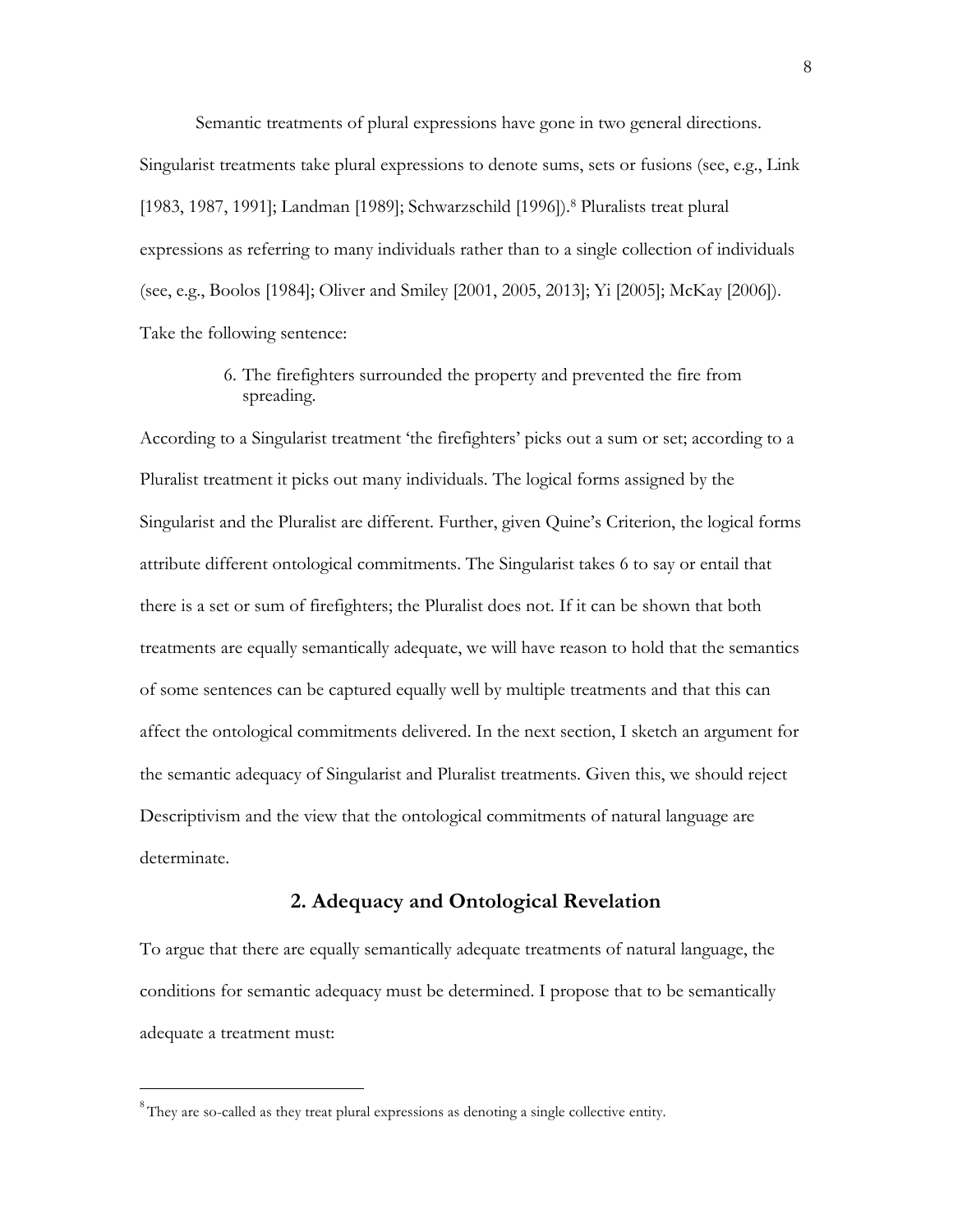(i) Capture patterns in the semantic data,

(ii) Satisfy (i) without positing gratuitous primitives or mechanisms,

(iii) Be extendable to a larger set of data,

(iv) Be justifiable by the semantic data and patterns, not merely ontological or metaphysical views,

(v) Capture (i)-(iv) at least as well as any other candidate semantic treatment.

Further comments are required. To meet (i) a semantic treatment must be able to account for, for example, varieties of predication, anaphora and agreement patterns instanced in semantic data. Semantic data include, for example, instances of use, natural language inference judgments<sup>9</sup>, truth-value judgments, and felicity judgments.<sup>10</sup> Criterion (ii) requires treating similar expressions, sentences and other data in similar ways. For example, to meet (ii) a semantic treatment should not posit a separate mechanism for anaphora between 'the boys' and 'they' and 'the girls' and 'they' in 7 and 8:

7. The boys are tall. They are also smart.

8. The girls are tall. They are also smart.

 $\overline{a}$ 

Third, a semantically adequate treatment must be extendable. It must be able to handle new expressions and novel sentences.<sup>11</sup> Further, to meet (iii) a treatment must be able to treat arbitrary grammatical strings.12 Fourth, an adequate semantic treatment must be justifiable by semantic data and patterns, not merely ontological or metaphysical views. For example, if one has a preference for desert ontologies, one might propose a semantic treatment of 9 that fails to appeal to tables.

<sup>9</sup> By 'natural language inference judgments' I mean inference judgments that do not rely on knowledge of semantic treatments. These inferences will be like that between 1 and 2 above. Judgments that 'There is an event' can be inferred from 'John buttered the toast' incorporate semantic theorizing, and are not to be counted among natural language inference judgments.

 $10$  What counts as semantic data depends on where one draws the line between semantics and pragmatics. Here I remain neutral on exactly where to draw the distinction and include a fairly broad range of data. One could, however, adopt the methodology argued for here in conjunction with one's favored view of semantic data.

<sup>&</sup>lt;sup>11</sup> Here we can suppose that the lexicon and associated meaning postulates are available to the theory, so a theory could handle additional sentences merely through appeal to additional meaning postulates that are already available to it.

<sup>&</sup>lt;sup>12</sup> We are interested in semantic treatments for natural language. Natural languages allow, at least in principle, for a denumerable infinity of sentences. So, adequate semantic treatments for natural language must be able to treat a denumerable infinity of sentences.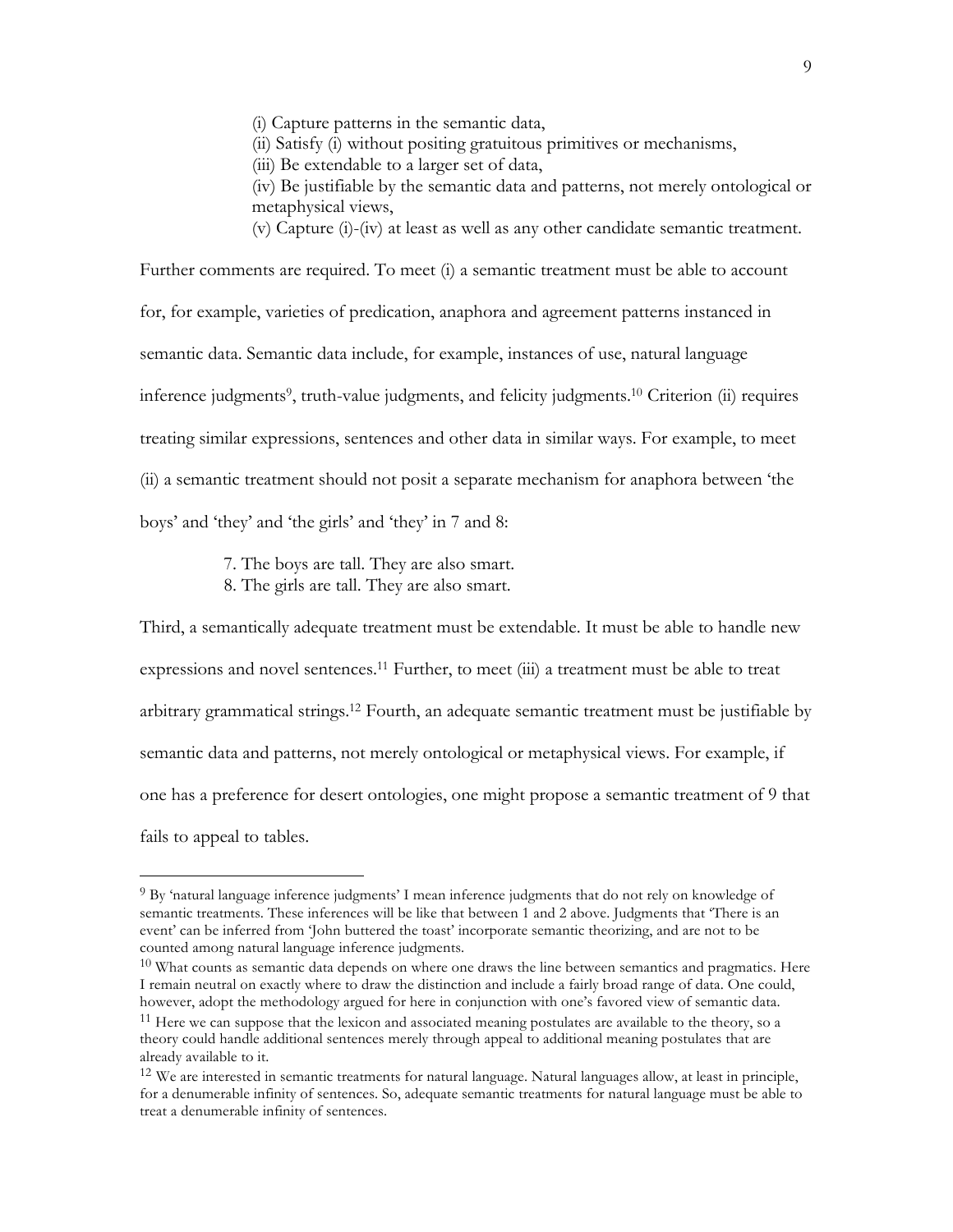#### 9. There is a table.

Given criterion (iv) such a treatment is semantically inadequate unless it is justifiable by semantic data or patterns. The study of language should be carried out as one carries out study in the sciences. Data and patterns in data are not just "paraphrased away" in physics or chemistry. Likewise, without semantic justification, semantic data and phenomena should not be paraphrased away. Criterion (iv) can be further justified by our aim to determine the extent to which semantics can guide ontology. If one takes ontological or metaphysical views as conditions on the adequacy of a semantic treatment, semantics is no longer our guide.

Next I sketch an argument that there are non-trivial<sup>13</sup> equally adequate semantic treatments using the treatments of plurals. While a comprehensive inquiry showing that there are multiple equally semantically adequate treatments is beyond the scope of this paper, the sketch gives defeasible evidence that there are such cases.

### 2.1 A Plural-Involving Case Study

Plural expressions can be predicated in two ways––distributively and collectively. For example take the following:

> 10. The astronauts are young. 11. The astronauts met in 1960.

 $\overline{a}$ 

The predication in 10 is distributive, that in 11 is collective. A distributive predicate applies to a plural expression just in case it applies to each of the things that make up the denotation of the plural expression. In 10, youngness truly applies to *the astronauts* if and only if it truly applies to each individual astronaut.14 Collective predicates apply to plural expressions

<sup>&</sup>lt;sup>13</sup> Trivially there will be equally adequate treatments due to the existence of notational variants of any treatment.

<sup>&</sup>lt;sup>14</sup> Distributive predication might allow for exceptions. For example, sentence 10 might be judged to be true if 19 of 20 astronauts are young. If this is the case, distributive predication could be redefined accordingly.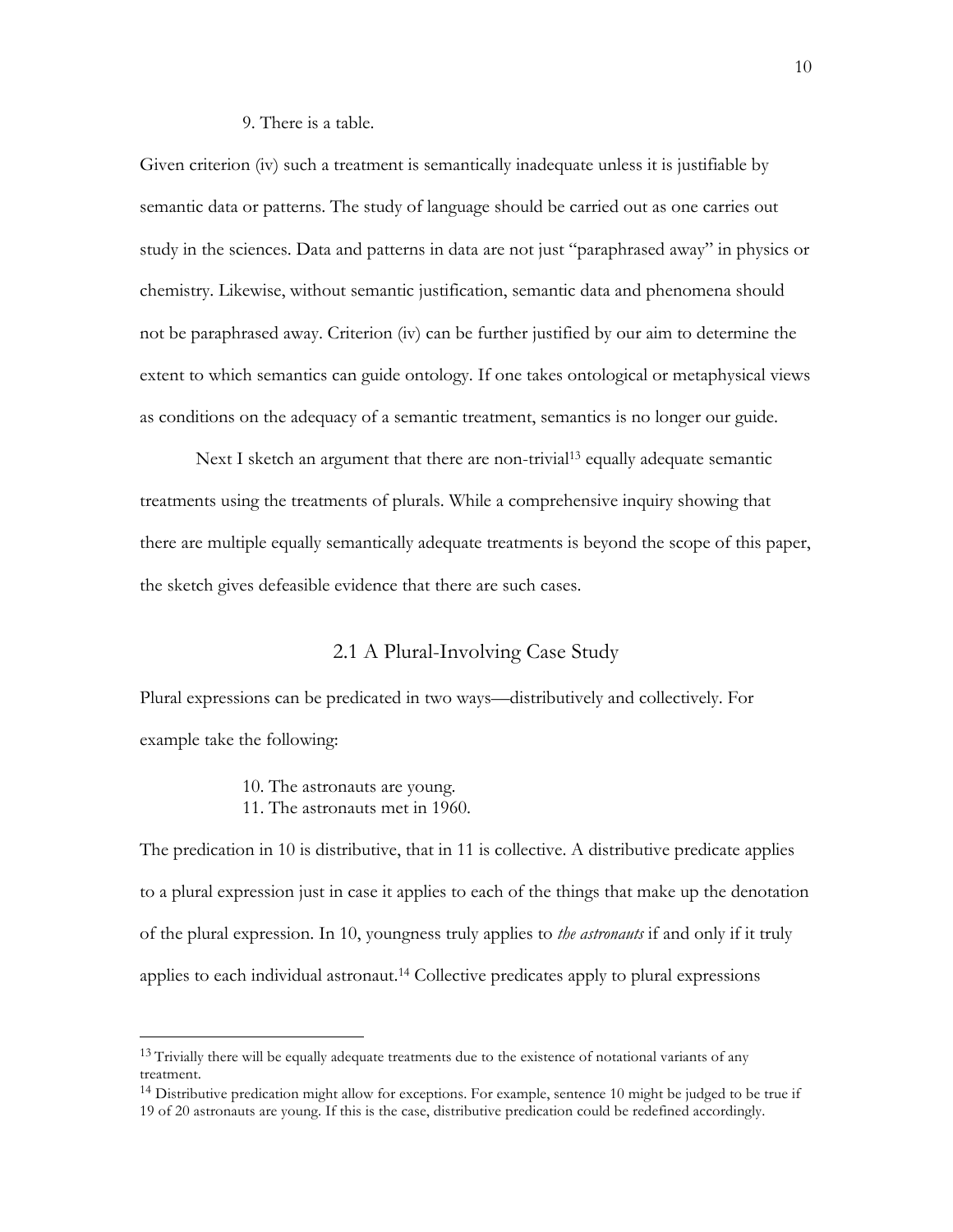without applying to each of the individuals denoted. The truth of 11 does not require that each astronaut met in 1960. Distributive and collective predication are two patterns that any adequate treatment of plurals must handle.

Both Singularist and Pluralist treatments can capture distributive and collective predication. Here I sketch how a Singularist lattice-theoretic treatment and a Pluralist plural quantificational treatment capture the semantics of conjunctive plural constructions predicated distributively and collectively.

Lattice-theoretic treatments of plurals employ domains of objects structured by the sum operator and the individual-part relation. The sum formation operation, symbolized as '+', takes two individuals and yields an individual sum or plural object. It can take singular individuals (i.e. atoms) or plural individuals (i.e. sums). For example, if there are three atomic individuals––Sam, Bob and Mary––the domain closed under sum formation will include seven objects.15 The individual part (or i-part) relation, symbolized as '≤', satisfies the following biconditional:

$$
a \leq b \text{ iff } a + b = b.
$$

So, Sam is an i-part of Sam+Bob+Mary if, and only if, Sam+Sam+Bob+Mary is identical to Sam+Bob+Mary. Proponents of the lattice-theoretic treatment of plurals follow settheoretic practice in holding that the addition of an element that is already included in an object does not yield a new object. So, Sam is an i-part of Sam+Bob+Mary.

In the Singularist language predicates are differentiated according to whether they take both atoms and non-atomic sums or only non-atomic sums. The first accords with distributive predication, the second with collective predication. Take the following examples:

<sup>15</sup> In addition to Sam, Bob and Mary, the domain includes Sam+Bob, Sam+Mary, Bob+Mary and Sam+Bob+Mary.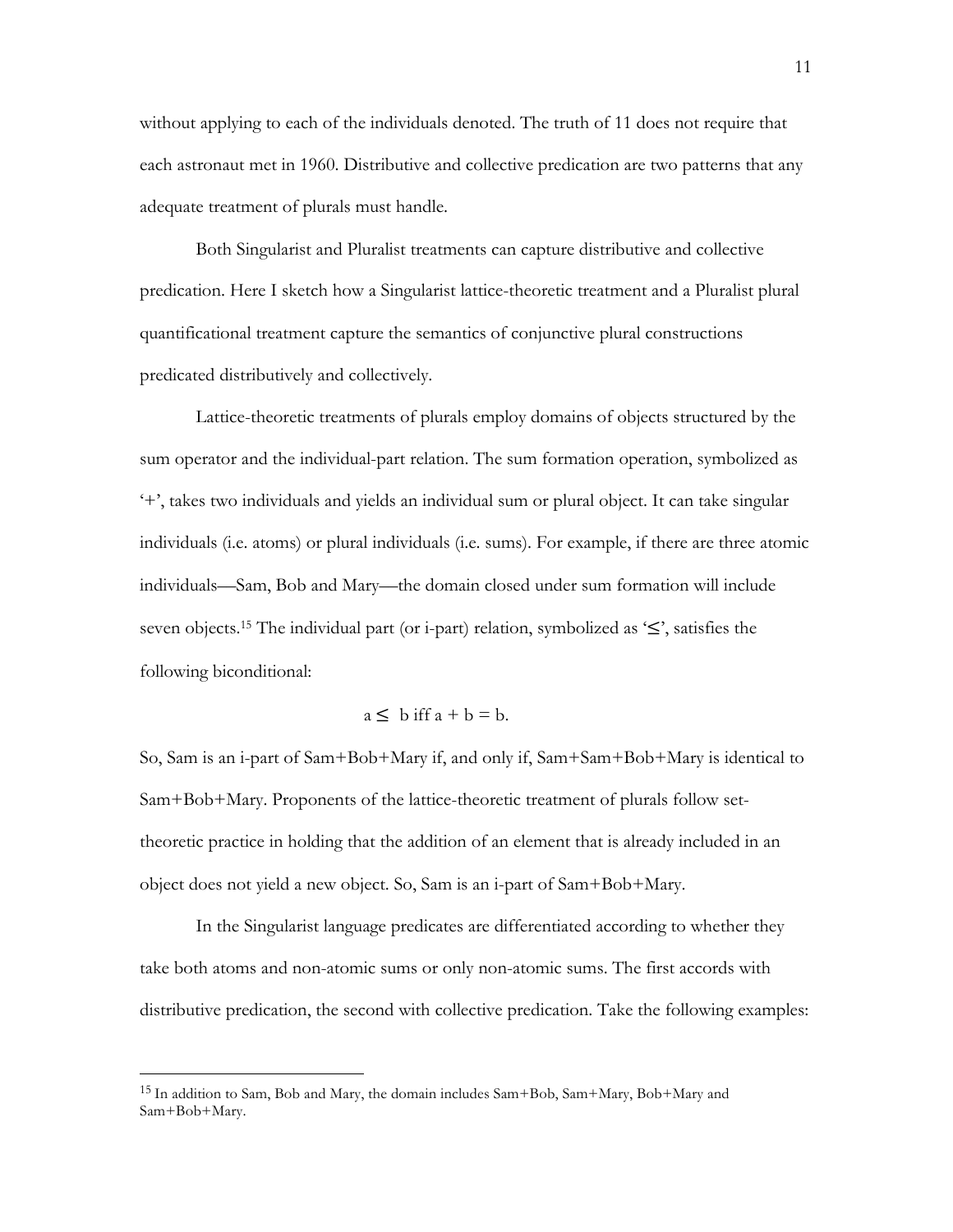12. Sam, Bob, and Mary are tall. 13. Sam, Bob, and Mary gathered in the hall.16

In 12 the plural subject is predicated distributively. In 13 it is predicated collectively. The lattice-theoretic treatment of plurals differentiates between distributive and collective predicates by marking the former with a '\*'. 'Sam, Bob, and Mary' is taken to denote a nonatomic sum represented as 's+b+m'. So 12 and 13 are formalized as 14 and 15.

14.  $*T(s+b+m)$ 15.  $G(s+b+m)$ 

Since \*T applies to atomic and non-atomic individuals, it applies to Sam and to Bob and to Mary as well as to the sums they compose. So, the entailment from 12 to 'Sam is tall' holds. G fails to apply to any atomic individuals, so the truth of 13 fails to entail that Sam gathered in the hall. The lattice-theoretic treatment of plurals is able to capture the predication phenomena associated with plural expressions. Next, I turn to how a Pluralist treatment captures distributive and collective predication of expressions like 'Sam, Bob, and Mary.'

A Pluralist treatment adds a plural existential and a plural universal quantifier to firstorder logic. These can be symbolized as  $\exists x \, x$  and  $\forall x \, x$ , respectively. The first is read as 'some things are such that,' the second as 'all things are such that.' They quantify over the same objects as ordinary singular first-order quantifiers. They are plural not because they quantify over additional plural objects, but because they can take multiple individuals as arguments. The Pluralist relies on the 'among'-relation. It allows one to say that some thing or things are among some things. For example, 'the *xx*s are among the *yy*s' is formalized as '*xx*A*yy*'.

<sup>&</sup>lt;sup>16</sup> For simplicity, I ignore tense here.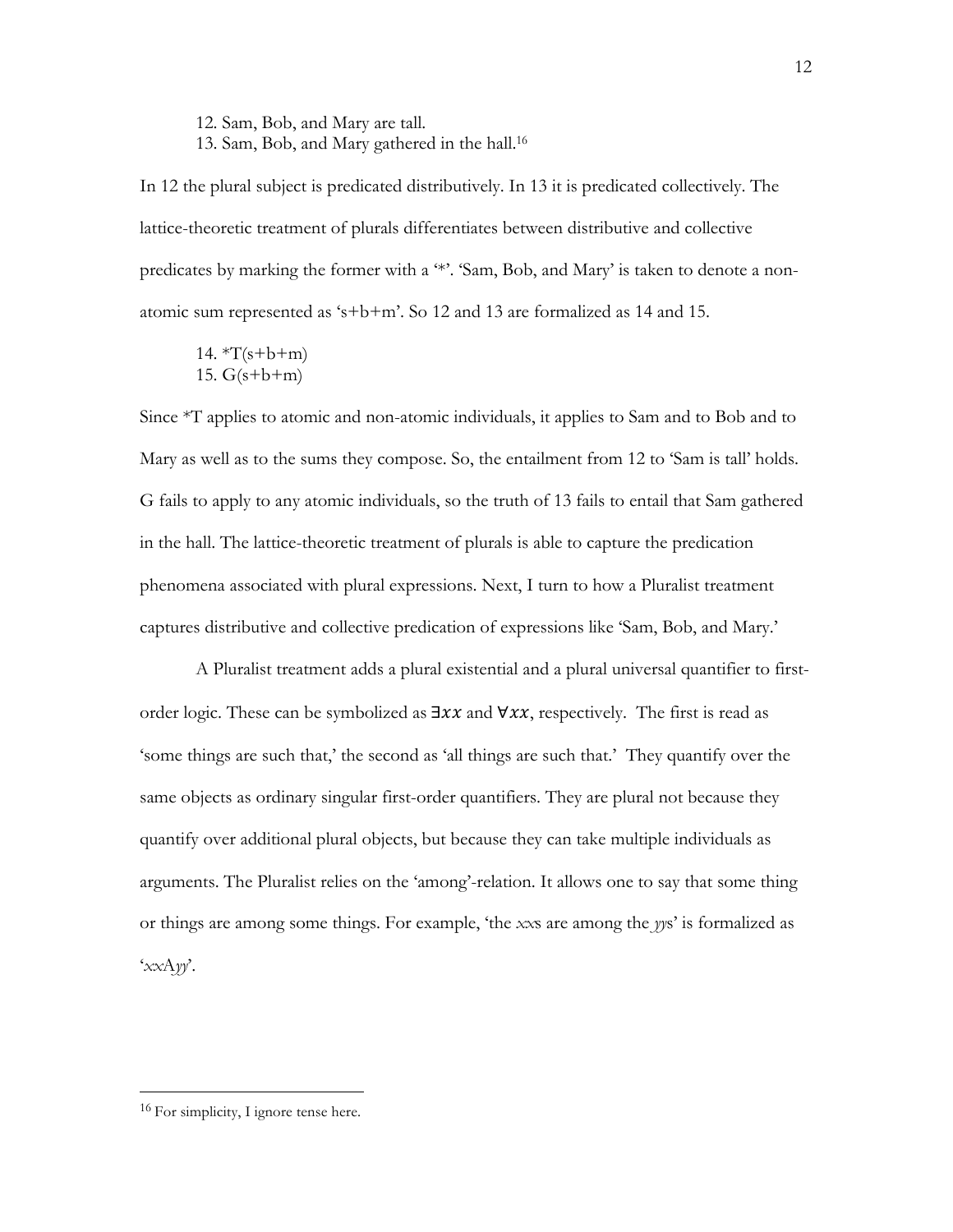Collective predication<sup>17</sup> is represented by a monadic predicate whose single argument place can be satisfied by multiple individuals. McKay, a proponent of the Pluralist treatment, adopts the following as a representation of 15:

#### 16.  $G[s, b, m]$ .

Distributive predication is captured using the 'among'-relation and a quantifier. 14 is represented as 17.

### 17.  $[\forall x: xA | s, b, m]$   $Tx$

This is read 'for any x, if x is among Sam, Bob, and Mary, x is tall.' The collective predication in 16 fails to entail that Bob gathered in the hall for it only requires that the individuals together (but not as a single entity!) satisfy the predicate. In contrast, the truth of 17 requires that each of Sam, Bob, and Mary is tall. Singularist and Pluralist treatments of plural expressions can capture distributive and collective predication of conjunctive plural expression. Next I turn to how each treatment meets the conditions on semantic adequacy.

### 2.2 Applying the Criteria for Semantic Adequacy

Given the limited nature of the case study, one may not be convinced that the treatments both meet the conditions for semantic adequacy. While it is beyond the scope of this (or any) paper to examine all data involving plurals in English, here I address three worries one might have regarding whether both treatments can handle the same range of data. First, one might argue that the Pluralist treatment can and the Singularist treatment cannot handle sentences like 'There are some sets that are all and only the non-self-membered sets.' As long as the Singularist appeals to sums, however, both Pluralist and Singularist treatments can adequately treat the sentence. The Singularist takes 'some sets' to denote a sum of sets; the Pluralist takes it to plurally pick out many sets. No paradox arises on either construal.

<sup>17</sup> McKay [2006] calls this "non-distributive" predication.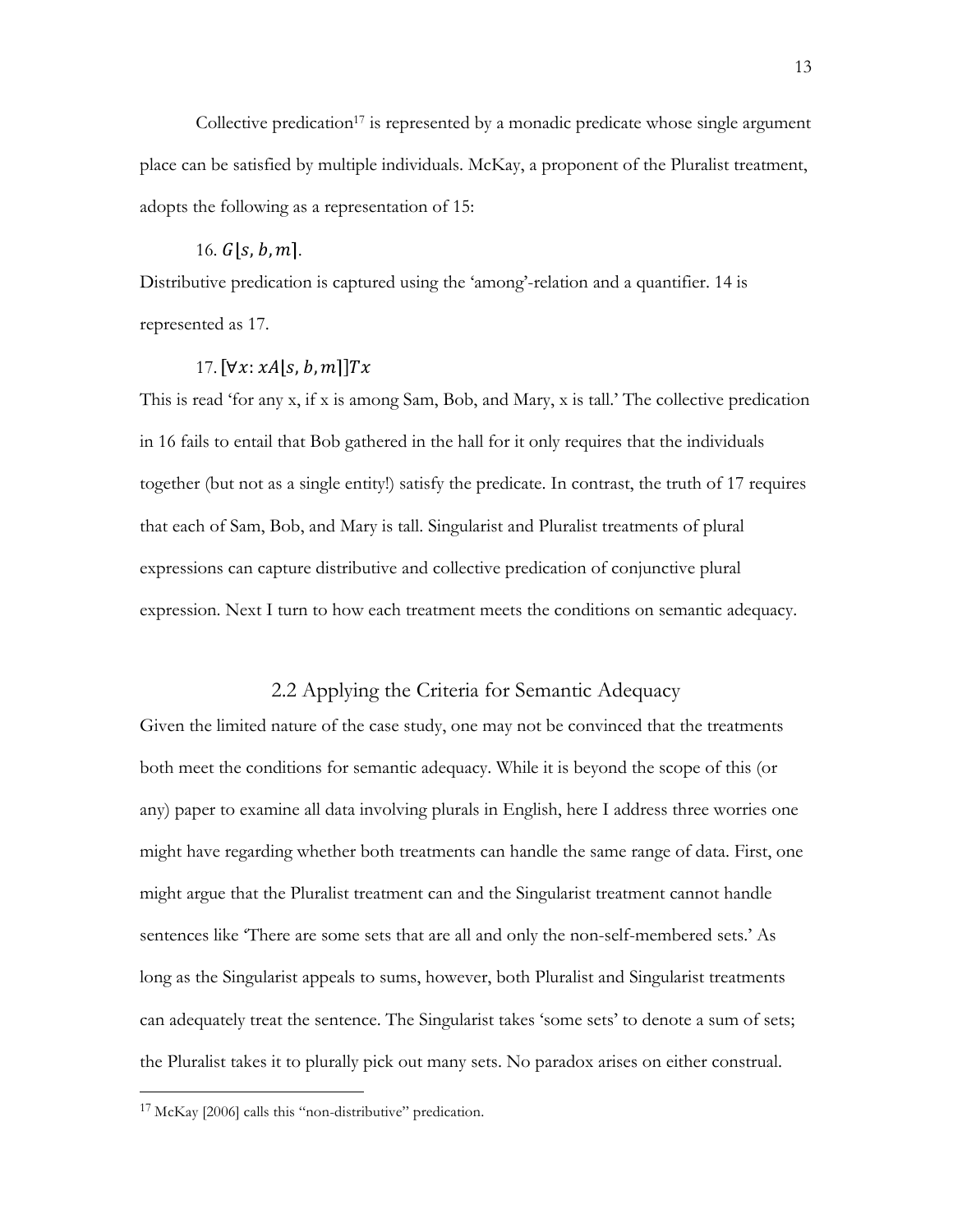Further, since all sums have themselves as individual parts an analogous puzzle for the sentence 'There are some sums that are all and only the sums that are not individual parts of themselves' does not arise. That sentence is unproblematically false. For similar lines of response for the Singularist to avoid paradox, see Rayo [2002] and Nicolas [2007].

Second, it has been argued that Singularists cannot adequately give a semantic treatment of counting and, relatedly, for 'is one of' (see Schein [1993]; Oliver and Smiley [2001, 2013]; McKay [2006]; Yi [2005]. In particular it has been argued that the Singularist cannot correctly capture the semantics of sentences like 'the students/sums are two' and 'this is one of the students/sums'. Oliver and Smiley [2013] press the worry in the following way. According to the Singularist a sentence like 18 should be true whenever the number of atomic entities in the domain is greater than two:

18.The sums of individuals are more numerous than the individuals. Given the way sum formation is defined by Link [1983] and others, however, the expressions 'the sums of individuals' and 'the individuals' pick out the same sum, namely the maximal element of the lattice. So, regardless of the size of the domain, it appears as if the sums of individuals and the individuals are equinumerous and 18 is often wrongly predicted to be false. There are two ways a Singularist might address the worry.

First, as Frege [1884] argued, something can be counted in different ways relative to different concepts. For example, something can be one deck, 52 cards and four suits. Given this, a sum might be counted as two if it is counted in terms of students and as one if it is counted as a sum. In counting it is most natural to use concepts that are salient to us. Since sums are not often salient, it may be unusual to count using sums. According to the Singularist this is not because sums are not things, but because ordinary notions of things involve cards, decks, etc. If one were to emphasize collections or groups, perhaps by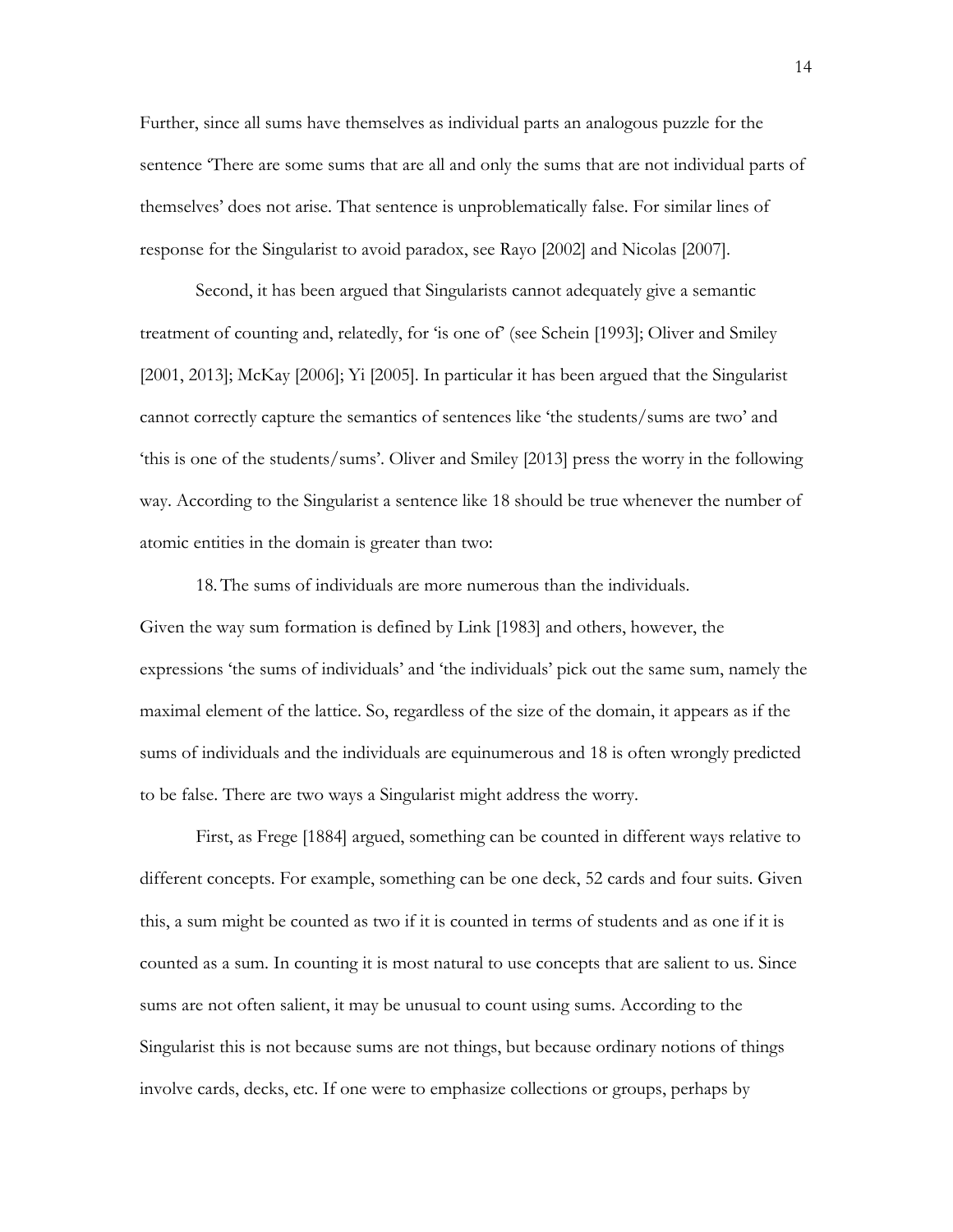discussing ways one might put students into groups, counting sums of students would become salient. The semantics of counting must allow for sensitivity to sortals regardless of one's take on the referents of plural expressions. There is no special problem in that regard for the Singularist. See Nicolas [2007] for further discussion of this line of response.

Second, to avoid worries like that presented by Oliver and Smiley, <sup>18</sup> Singularists might follow Nicolas' [2014] proposal that relies on maintaining a distinction between the object language and the metalanguage. The metalanguage involves specialized language (e.g. 'atom', 'sum') that is not part of the object language. In order to capture the semantics of the metalanguage a meta-metalanguage must be used. The Singularist can argue that in giving a semantics for English she is not required to treat sentences that mix object and metalanguage expressions.19 Next I turn to a third worry regarding whether both treatments meet (i) and (iii).

It has been argued that Singularists cannot account for the semantics of predicates like *overlap*. Suppose that there is a red triangle, a blue triangle, a red square, a blue square, a red circle, and a blue circle drawn on a whiteboard. The blue triangle, blue square, and blue circle overlap. The red shapes do not overlap. Given this the following sentences differ in truth-value:

19. The triangles, the squares, and the circles overlap.

20. The red shapes and the blue shapes overlap.20

<sup>18</sup> Many other arguments against Singularism are similar in involving both object language and metalanguage terminology. For example Schein's [1993] worry that Singularists cannot account for the semantics of sentences like 'the non-atoms are not the atoms'.

<sup>&</sup>lt;sup>19</sup> Further Nicolas argues that Pluralists cannot take Singularists to be worse off in this regard. For, Rayo [2006] has argued that any Pluralist who aims to quantify over absolutely everything will require a hierarchy of strictly stronger metalanguages.

<sup>20</sup> This example is based on one discussed in Linnebo and Nicolas [2008].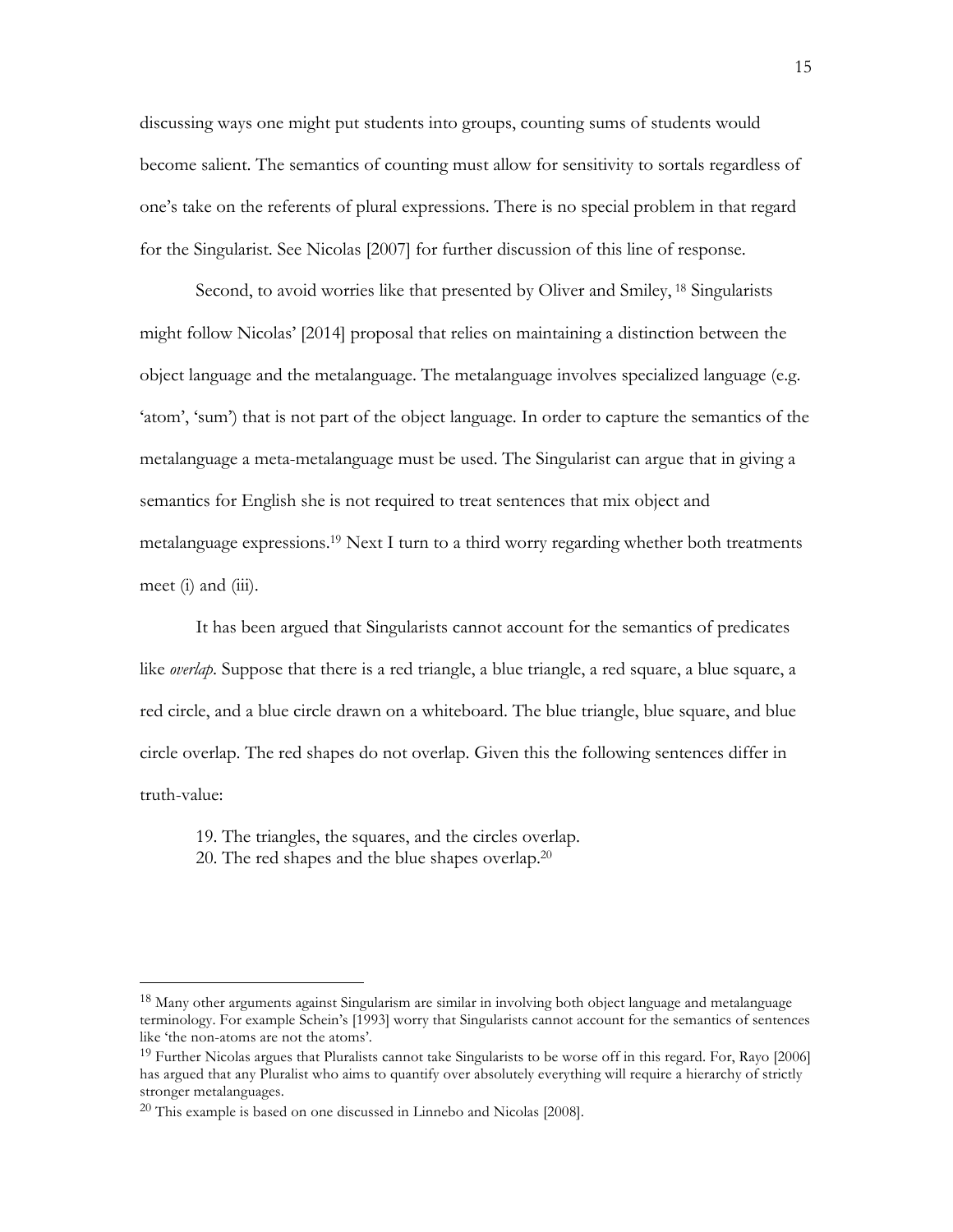The sum of the triangles, the squares, and the circles is, however, the same sum as the red shapes and the blue shapes. For an alternative presentation of this worry and related discussion, see McKay [2006: 42].

In order to handle cases like that involving triangles, squares, and circles, Singularists have developed treatments that appeal to higher-order group entities, which are distinct from sums.<sup>21</sup> While positing groups might seem to violate the second criterion for semantic adequacy, Pluralists will also need to complicate their theories to handle cases like 19 and 20. To see why let's examine a Pluralist treatment of the semantics of *overlap*.

McKay [2006: 122] gives the following definition of overlap where '*Z*A*X*' is read as *Z* is/are among *X*:

X overlap 
$$
Y =_{df} \exists Z (ZAX \& ZAY)
$$
.

While this definition can capture the semantics of 20, 19 requires three pluralities to overlap. It does not, for example require the plurality of triangles to overlap the plurality of squares and circles, for then a triangle overlapping a square would be sufficient for the truth of 19. To capture cases like 19 Linnebo and Nicolas [2008: 186] argue that *overlaps* has a superplural use, a use which loosely involves reference to 'several "pluralities" at once, much as an ordinary plural term refers to several objects as once.' To handle the semantics of *overlap*  both Singularists and Pluralists will need to appeal to new mechanisms, so neither is better able to meet (ii) on this count.

The case study in 2.1 and the worries assessed here give evidence that both treatments meet (i) and (iii). The similarity in the ways the two treatments function give us further evidence that both meet (iii). Where the Singularist uses a more abundant domain and a part-of relation the Pluralist uses a more parsimonious domain, plural reference and an

<sup>&</sup>lt;sup>21</sup> See Link [1983], Landman [1989] and Schwarzschild [1996] for semantic treatments to handle cases like 19 and 20 and for similar issues arising with predicates like *are separated* and *were given different foods*.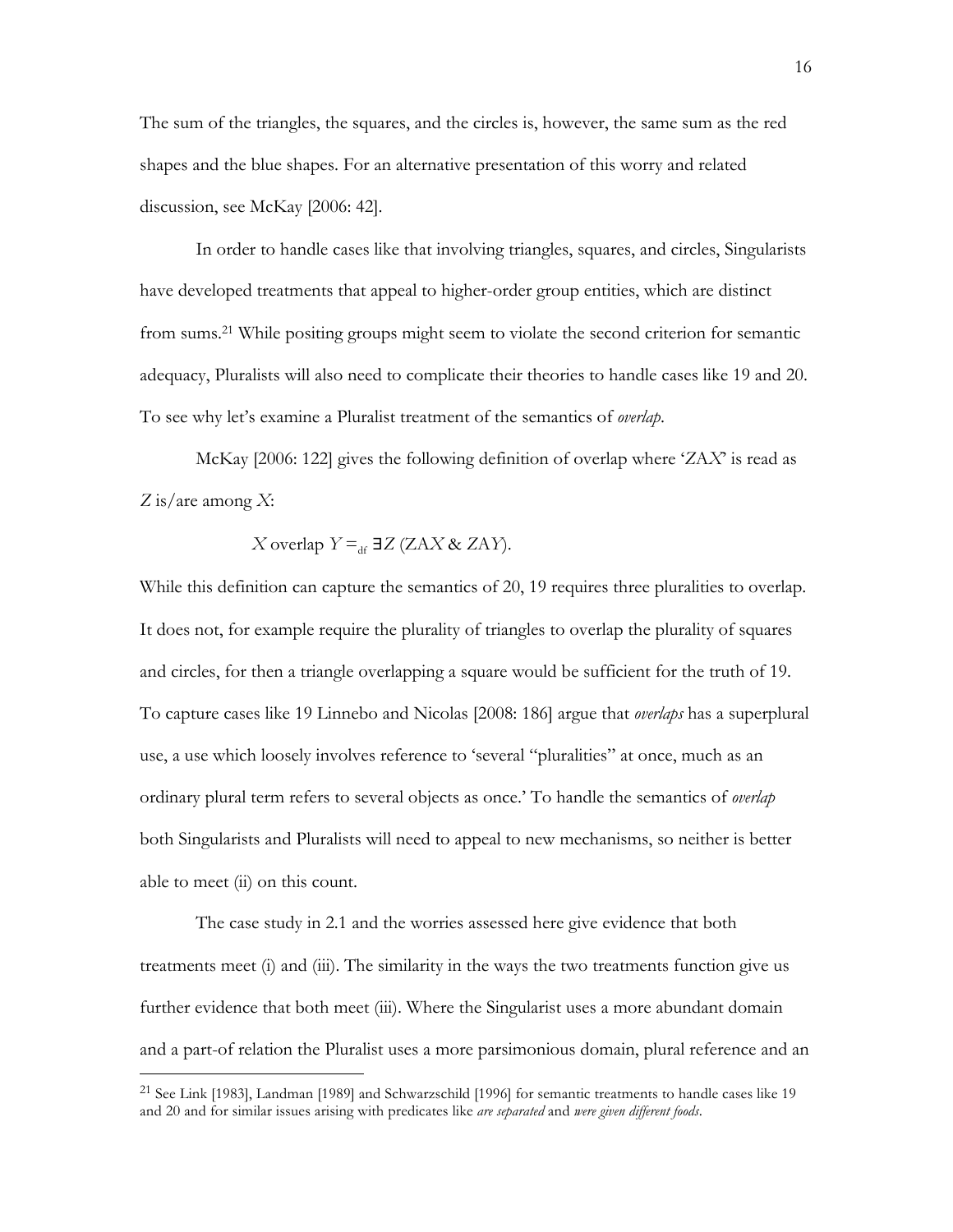among-relation. The treatments will have similar resources when handling other plural constructions. For example, they might each add an additional quantifier to treat expressions like 'many of the students'. So, even without fully canvassing data and fully explicating the treatments we have defeasible evidence that both meet (i) and (iii).

Both treatments have general strategies for treating conjunctive plural expressions, distributive predication and collective predication. So we have some evidence that both meet (ii). Further, both theories add one new relation. The Singularist adds the i-part relation; the Pluralist adds the 'among'-relation. These two relations serve the same function of specifying that something(s) is/are part of or among some other thing(s). Both also add one additional mechanism. The Singularist appeals to sum formation; the Pluralist allows for a new sort of plural reference. In this way the two are on a par in adding mechanisms and primitives. Given this we have evidence that both meet (ii).

One might argue that the Pluralist fails to satisfy (iv) as she is motivated by a commitment to ontological parsimony. While a particular theorist's motivations might be (partially) ontological in nature, both treatments are justifiable by semantic phenomena. The Pluralist view can be justified by the existence of distributive predication, while the Singularist is chiefly justified by collective predication. Instances of distributive predication employ plural expressions to say of many things that each one is F. Given this, it is natural to think that no set or sum is denoted, instead *many* individuals are denoted. Then, plural reference and plural satisfaction are employed to handle collective predication. Singularists prioritize cases of collective predication in which some things *together* satisfy a predicate. They take such cases to involve a collective entity satisfying a predicate. Distributive predication is then handled through structuring the domain giving plural subjects a privileged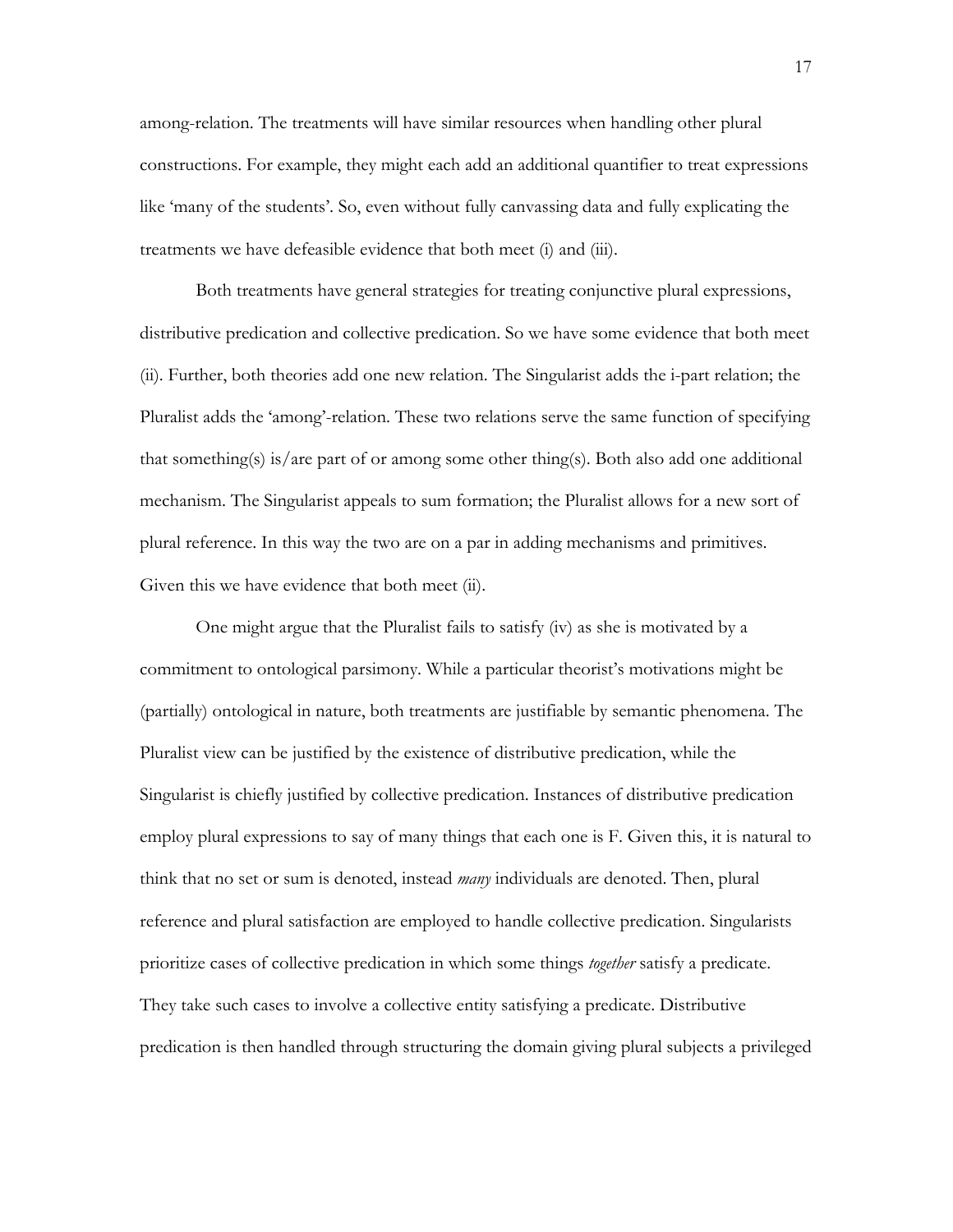decomposition into atomic parts. Both treatments are justifiable by semantic data and phenomena.

Finally, since treatments of plural expressions are either Singularist or Pluralist in nature and we have (defeasible) evidence that treatments of both types meet (i)-(iv) equally well, we have evidence that both meet (v). We now have good reason to affirm that there are non-trivial cases of semantically adequate treatments of a theory. Next, I turn from semantic adequacy to ontology.

#### 2.3 From Adequate Treatments to Ontological Commitments

Suppose that we have a theory, T, made up of English sentences some of which contain plural expressions. To determine what T says and entails we look to the semantically adequate treatments of T. These treatments involve regimenting T in the language of the semantic treatment. The semantically adequate Singularist treatment involves a regimentation of T into the Singularist's language,  $L^{\text{Sing}}$ . Similarly, the Pluralist regiments T in her language,  $L^{Plur}$ . The sentential contents and entailments of T are delivered via its regimentation into  $L^{\text{Sing}}$  and  $L^{\text{Plur}}$ . T as regimented in the two languages says and entails different things.

Quine's Criterion can be applied to T regimented in  $L^{Sing}$  and to T regimented in  $L^{Plur}$ . T as regimented by the Singularist carries a commitment to sums just in case it says or entails that there are sums. Singularists take plural expression to denote sums and take sums to be values of bound variables. So, according to Quine's Criterion T regimented in  $L^{\text{Sing}}$  carries a commitment to sums. In contrast plural-involving theories as regimented in  $L^{Plur}$  fail to say or entail that there are sums. Pluralists do not treat plurals as denoting or quantifying over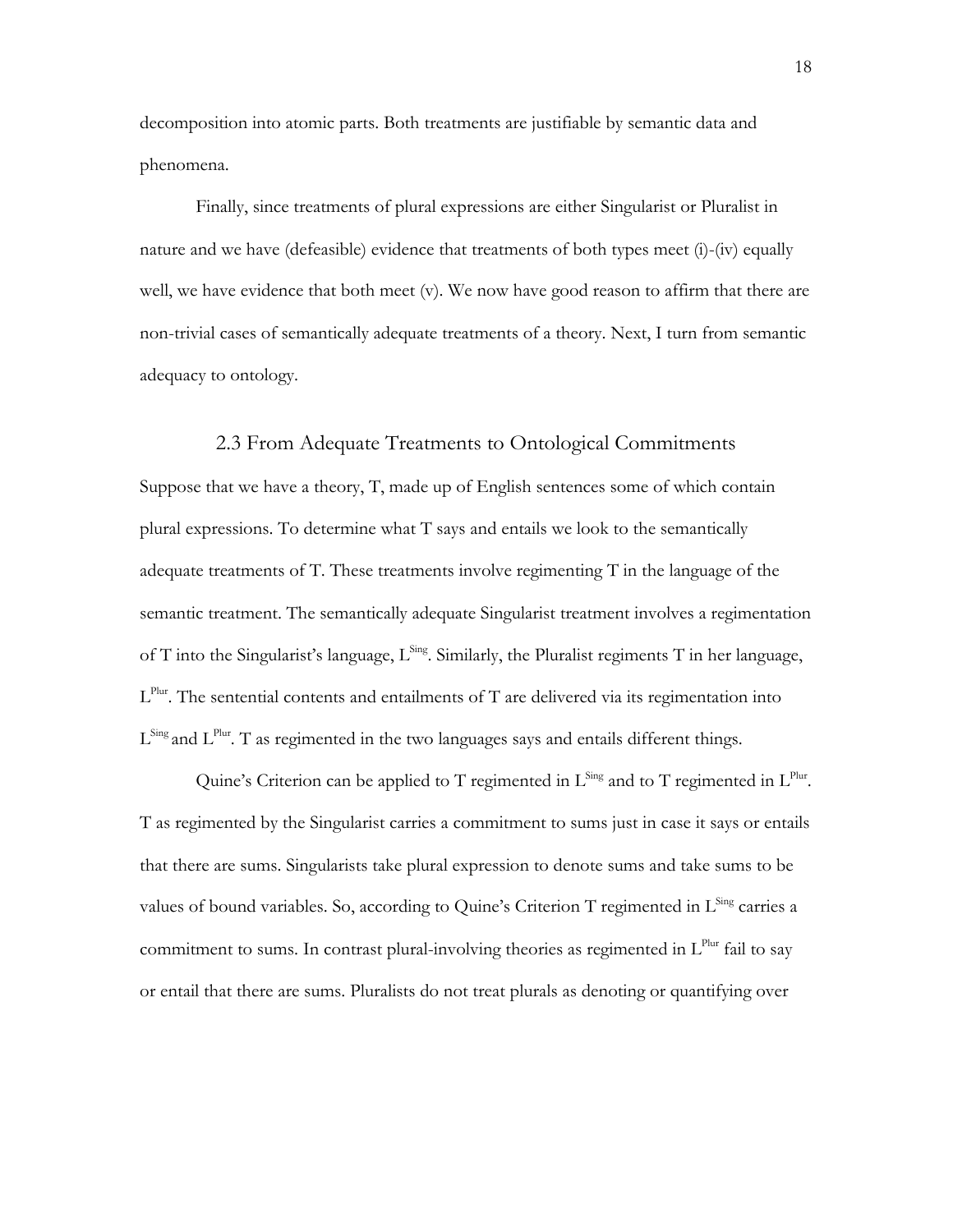sums. So, given Quine's Criterion, T regimented in L<sup>Plur</sup> fails to carry an ontological commitment to sums. 22

We have arrived at the conclusion that relative to some adequate treatment T's commitments include sums and relative to another adequate treatment T fails to carry a commitment to sums. So, applying Quine's Criterion delivers the ontological commitments of T only relative to a treatment. At this point, one might argue that our inquiry is finished. We have seen that there can be multiplicities of equally semantically adequate treatments of natural language theories and that the treatments can attribute distinct ontological commitments. So, one might argue, natural language theories have ontological commitments only relative to a semantic treatment. Drawing this conclusion would be too hasty.

Many natural language theories will be adequately treated by a multiplicity of semantic treatments that attribute identical ontological commitments. Holding that in such cases the theory carries an ontological commitment to Fs or fails to carry an ontological commitment to Fs only relative to a treatment is unnatural. Such theories seem to have fixed unrelativized commitments. <sup>23</sup> Appeals to relativity should be avoided unless required. Views that posit global relativity are, other things equal, inferior to views that avoid it. In the next section, I argue for a supervaluationist method that delivers unrelativized, albeit sometimes indeterminate, ontological commitments.

 $^{22}$  Many, e.g., MacBride [2003], Nicolas [2007], Rayo [2007], would like to draw a distinction between what a theory uses and what a theory attributes as commitments. For example, one might think that a semantic treatment can use infinite sequences and sets without thereby attributing them as ontological commitments of the theories it treats. MacBride [2003:137] suggests that 'there is a distinction to be drawn between the tools one employs to investigate a given subject matter and the nature of the subject matter itself. One cannot immediately conclude from the fact that one has to employ tools of such and such a sort that the subject matter itself concerns items of that sort.' In order to capture a distinction, perhaps Quine's Criterion could be restricted to assign as ontological commitments only things that the truth of the theory requires are quantified over or referred to. Whether or how to draw this distinction will not be further addressed here. <sup>23</sup> For example, suppose a theory includes only the following sentences: 'Sam sat at a table' and 'There was a

stack of books on the table.' If all adequate treatments attribute a commitment to tables to the theory, it appears to carry a fixed and nonrelative commitment to tables. If no adequate treatment attributes to it a commitment to ghosts the theory appears to fail to have a commitment to ghosts, simpliciter, not just relative to Treatment 1, Treatment 2, … and Treatment n.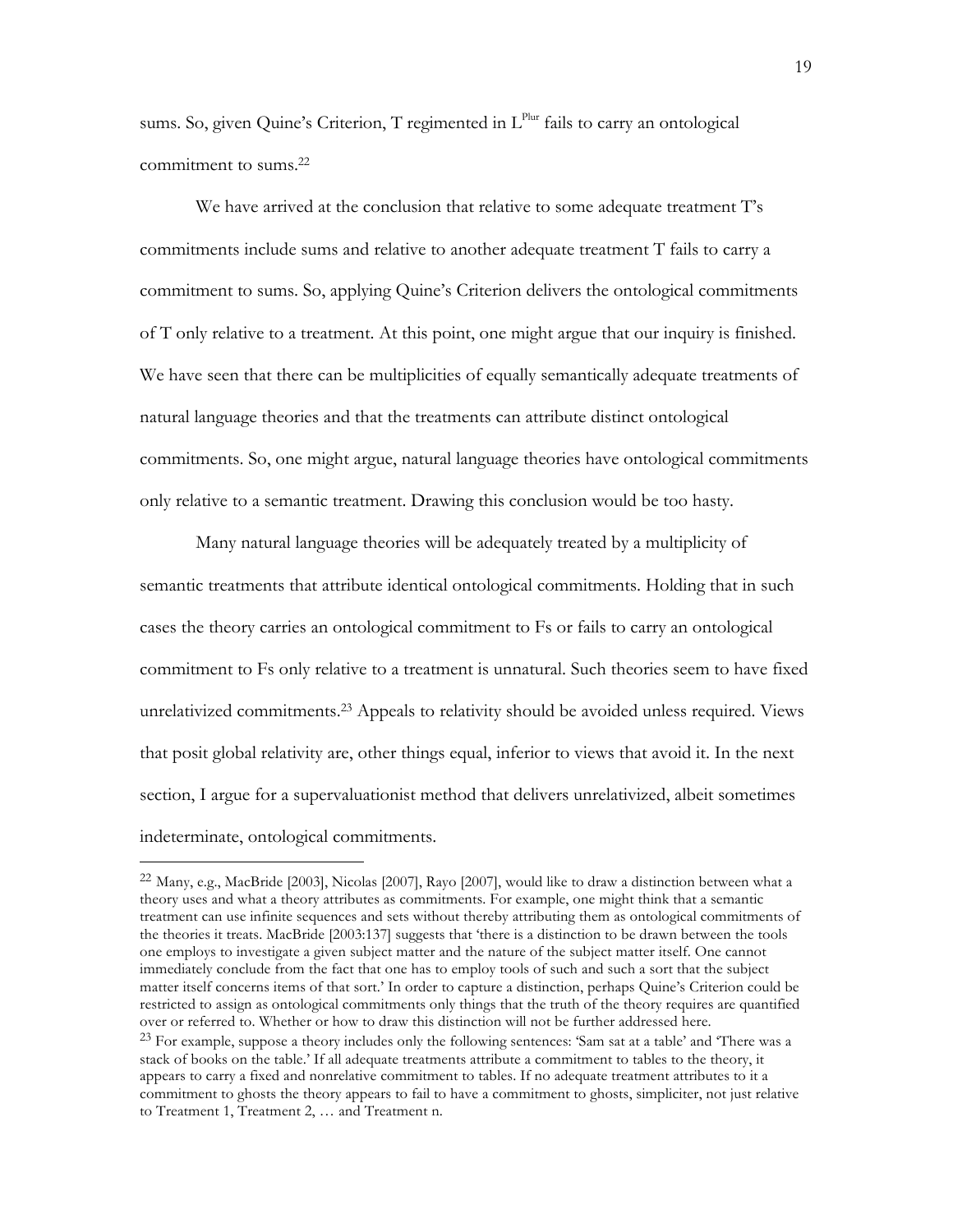#### **3. Unrelativized Ontological Commitments**

When there are equally adequate semantic treatments, there are no semantic reasons to

privilege one treatment over another. Given this, the following principle should be upheld:

*Equal Adequacy*à*Equal Voice:* Equally semantically adequate treatments should have equal voice in determining the ontological commitments carried by a natural language theory.

*Equal Adequacy*à*Equal Voice* rules out a prima facie natural view that only the most ontologically parsimonious treatment delivers the commitments of a natural language theory. <sup>24</sup> The view is ruled out as it silences the other equally adequate semantic treatments for non-semantic reasons. In order to deliver unrelativized commitments and give equal voice to all adequate semantic treatments I argue that the following principle should be followed:

> *Principle of Carrying Commitments (PCC):* A theory, T, (a) determinately carries a commitment to Fs iff all of the adequate semantic treatments attribute an ontological commitment to Fs to T; (b) determinately does not carry a commitment to Fs iff all of the adequate semantic treatments fail to attribute an ontological commitment to  $Fs$  to  $T$ ; (c) neither determinately carries nor determinately does not carry a commitment to Fs iff some adequate semantic treatments of T attribute a commitment to Fs to T and some fail to attribute a commitment to Fs to T.

In short, the PCC attributes determinate commitments when treatments agree and indeterminate commitments when treatments disagree.

The PCC delivers unrelativized, albeit potentially indeterminate, commitments. I argued that there are adequate Singularist and Pluralist treatments of plural-involving

<sup>24</sup> Recall that given our goal of examining the extent to which *semantics* can guide ontology, ontological parsimony cannot be a condition on semantic adequacy, for then ontology would be guiding ontology.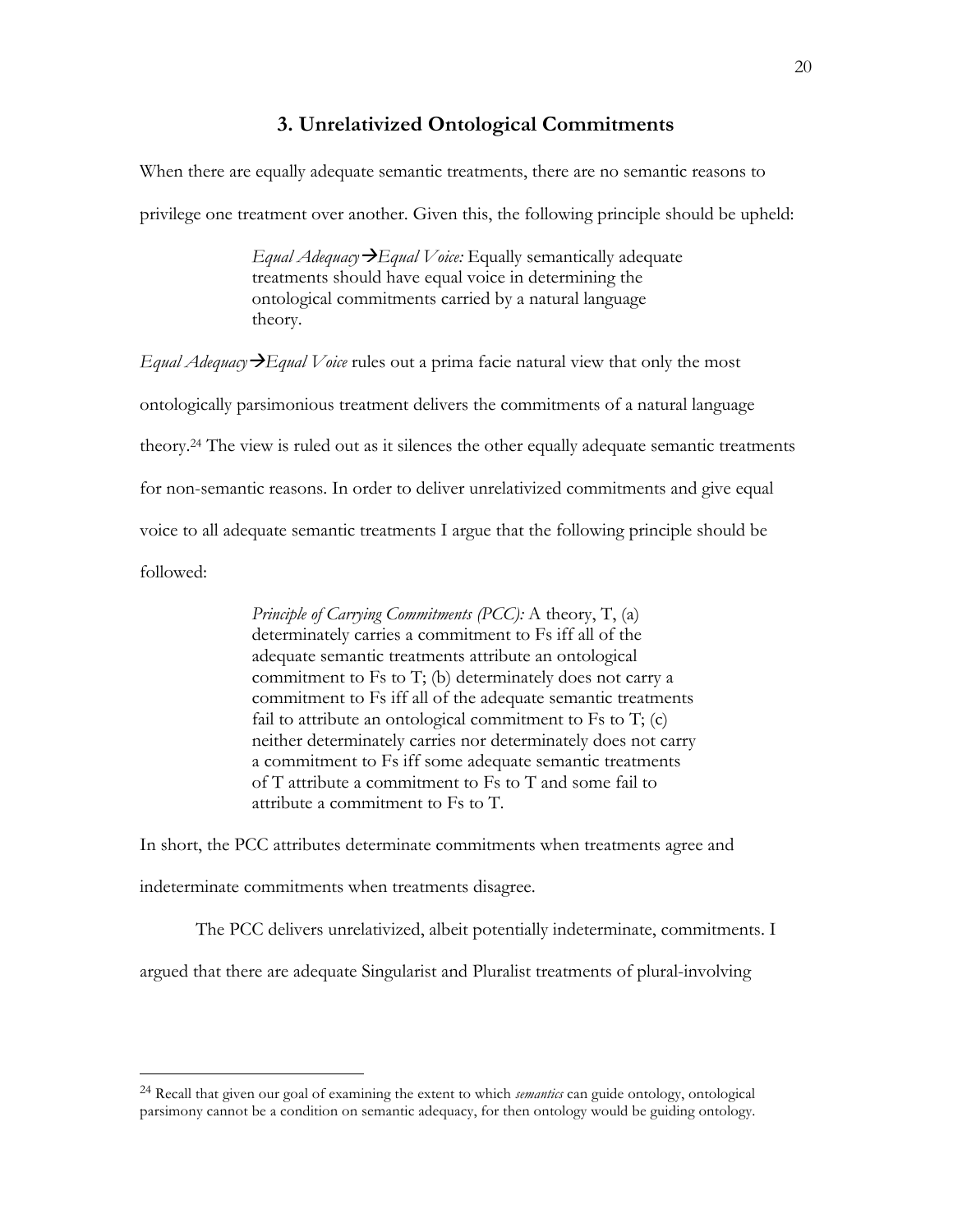theories. Since the former attribute a commitment to summed entities and the latter do not, plural-involving theories carry indeterminate ontological commitments.

While a systematic analysis of data and treatments is required to determine if theories involving other natural language expressions have indeterminate commitments, there are some plausible candidates. Adjectives and verbs have been treated via quantification over events. <sup>25</sup> Such treatments attribute a commitment to events to the theories they treat. Landman [2000] has argued that there are adequate treatments of, for example, anaphora, nominalization and perception verbs that do not require a treatment involving events. If both an event treatment and an event-free treatment are adequate for treating theories involving adjectives and verbs, such theories are indeterminately committed to events.26 Theories involving tense are indeterminately committed to times and indeterminately committed to events if some adequate treatments appeal to times without events and others appeal to events and not times.27

There are also natural language constructions that plausibly have only treatments that attribute the same ontological commitments. For example, if all of the semantically adequate treatments of modal-involving theories attribute a commitment to possible worlds such theories determinately carry a commitment to possible worlds. <sup>28</sup> Theories involving

<sup>&</sup>lt;sup>25</sup> Event semantics originates in Davidson [1967]. It has been discussed and developed extensively since then. See, e.g., Carlson [1984], Higginbotham [1983], Kratzer [1995], Krifka [1989, 1992], Larson [1998] and Parsons [1990].

<sup>&</sup>lt;sup>26</sup> I thank an anonymous reviewer for emphasizing this as an example of another possible case of indeterminate commitments.

<sup>&</sup>lt;sup>27</sup> For example, Kamp [1979] showed that an event structure can be used to model a temporal ordering. Give this, one could treat tensed language by using an event structure or a time structure. If there are semantically adequate treatments of a tensed theory that use only times and others that use only events, the PCC delivers that that the theory has indeterminate ontological commitments.

<sup>28</sup> Modals have been treated through quantification over possible worlds since C.I. Lewis and Langford's [1932]. Influential arguments for the view that treating modals requires quantification over possible worlds are given in David Lewis [1986]. Modal Fictionalists also support this claim, holding that modal-involving sentences carry commitments to possible worlds so are strictly speaking false. Others argue that modal language can be treated without possible worlds. In part of Forbes [1985], a framework is developed in which modals are treated without quantification over possible worlds. Chihara [1998] also develops an anti-realist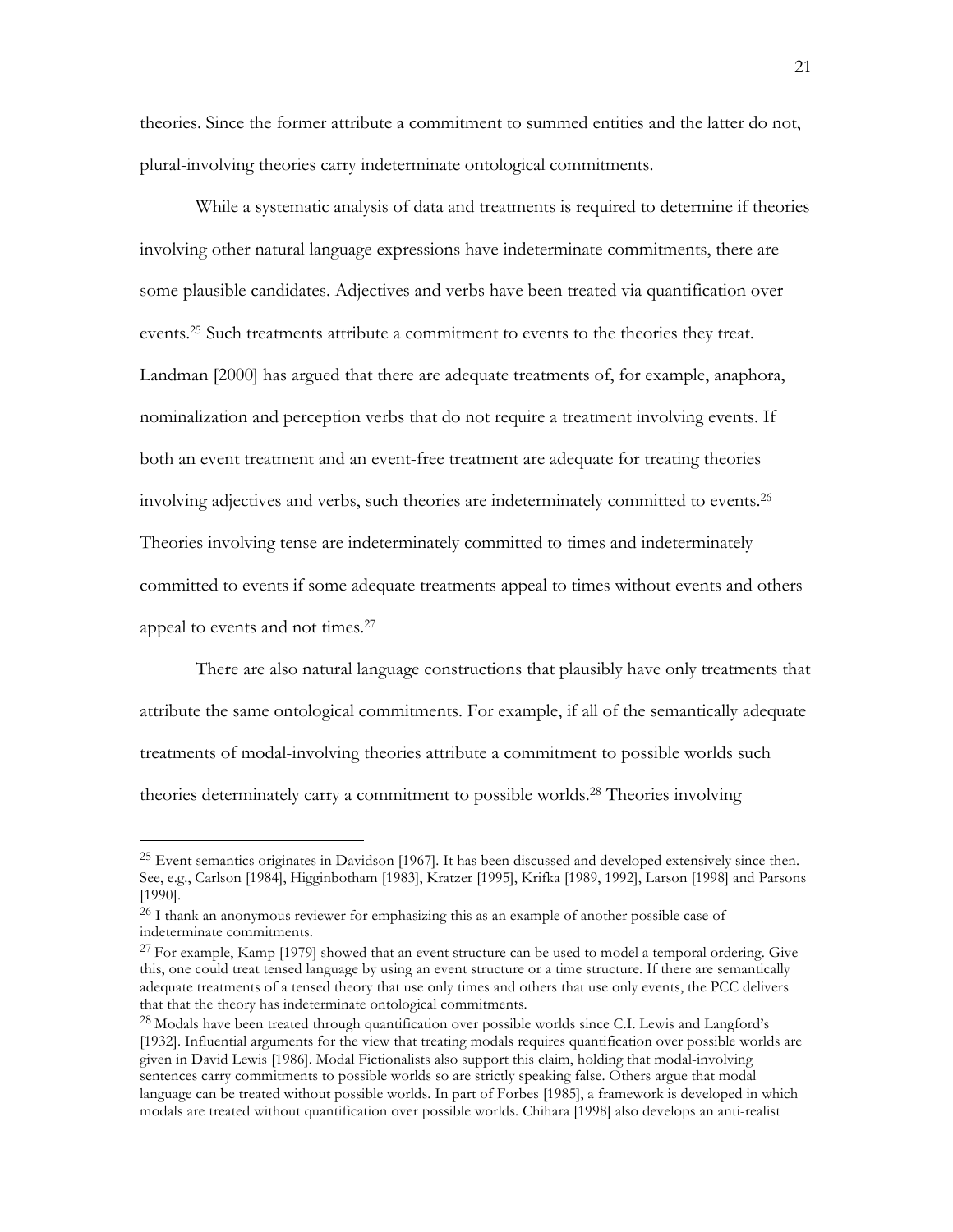collective nouns (e.g. 'team' and 'committee') might only be adequately handled by treatments that attribute to them a commitment to groups. If so, such theories determinately carry a commitment to groups (see, e.g., Landman [1989]; Barker [1992]).

To summarize, I have argued that to determine the ontological commitments of a natural language theory, one needs to examine its semantically adequate treatments, apply Quine's Criterion to the theory as regimented according to each of the adequate semantic treatments and then apply the PCC to deliver unrelativized commitments. As we have seen, the methodology can deliver indeterminate ontological commitments. Whether the indeterminacy is understood as metaphysical or epistemic, semantics can serve as only a partial guide to answering ontological questions. If the indeterminacy posited by the PCC is metaphysical, semantics fails to fully determine the commitments of a theory and fails to fully determine the commitments of agents and the ontology of the world. If the indeterminacy posited by the PCC is merely epistemic, then semantics can only serve as a partial guide to ontology for us, as the determinate commitments of theories are sometimes epistemically inaccessible.

### **4. Concluding Remarks**

At the beginning of the article I related the argument I have now given to some other indeterminacy arguments. I postponed a discussion of how my argument diverges from inscrutability arguments regarding the reference of particular terms (e.g. 'gavagai') and arguments for massive indeterminacy of reference. We can now turn to these cases and to how the argument that semantics does not always deliver determinate ontological commitments departs from them.

-

semantics for modal language. If these treatments can be shown to be semantically adequate (which, recall, requires being justifiable by semantics, not just metaphysics), then modal-involving theories would have indeterminate ontological commitments. It is not clear, however, that such treatments can be justified on semantic grounds.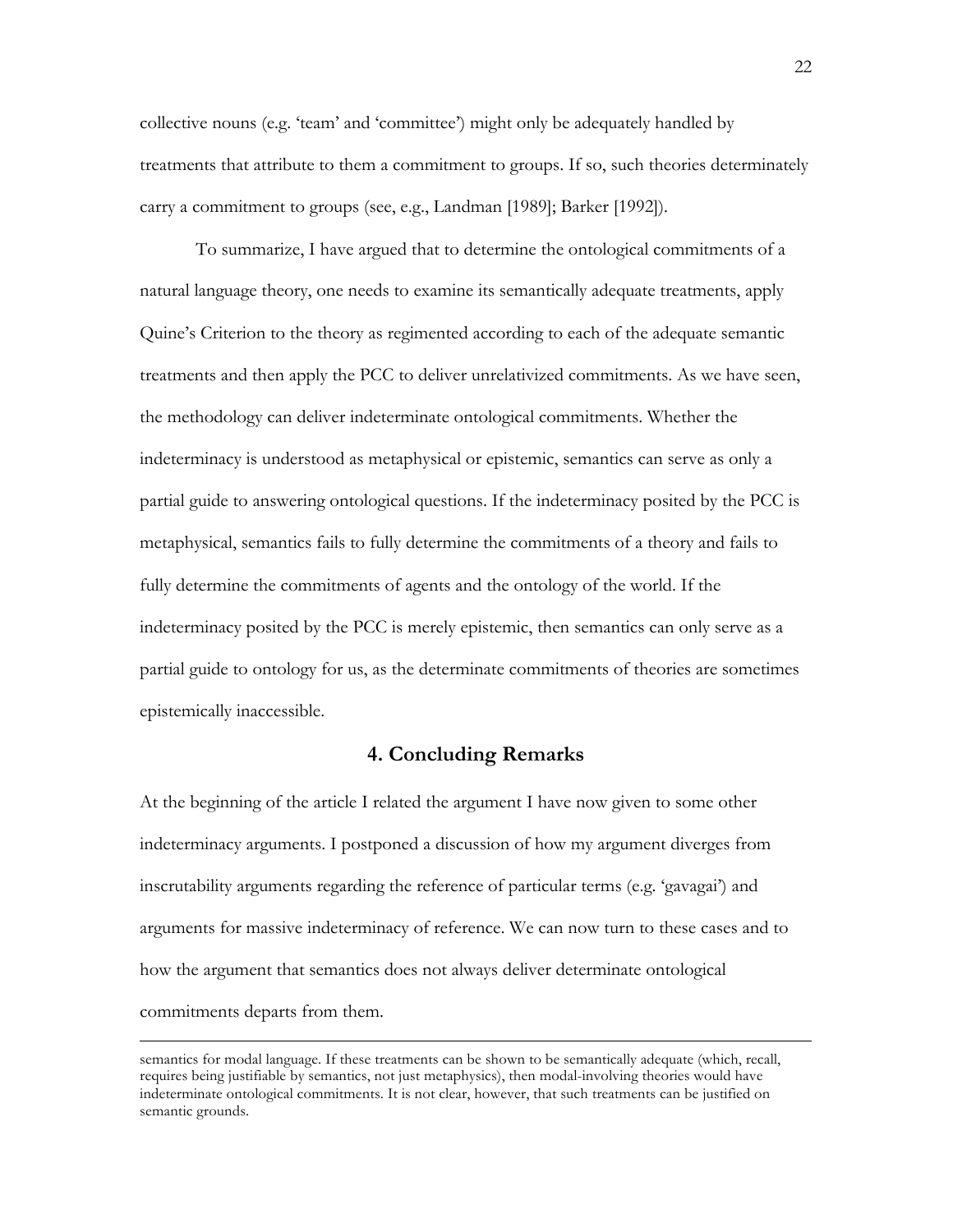Quine [1960] argues that the reference of terms like 'gavagi' may be metaphysically indeterminate. 'Gavagi' might refer to a rabbit, a rabbit-stage, an undetached rabbit part or other potential referents. Quine's argument looks similar to that given here, as I've argued that the reference of terms like 'the students' is indeterminate. My argument differs from Quine's in its emphasis on examining general extant semantic treatments and assessing how they can handle natural language data. Quine does not develop full semantic theories that differ in assigning to 'gavagai' the various referents he thinks it might have. In examining whether data can be equally well captured in multiple ways, developing specific treatments is required.29

I have argued that semantic adequacy requires, in part, capturing patterns in the data and doing so in a way that is motivated by semantics rather than metaphysics. Evans [1975] and Fodor [1994] have argued that semantic treatments which differ in assigning rabbits, rabbit-stages and undetached rabbit parts as referents will not all be able to handle the same range of data. If these arguments or others like them are successful, the treatments are not equally semantically adequate and are not all relevant in determining ontological commitments. <sup>30</sup> Further, even if the treatments do meet the first condition on semantic adequacy, they may be justifiable only by metaphysical rather than semantic considerations. For example, in developing semantic theories to fit with Quine's proposed referents of 'gavagai' Williams [2008a] appeals to discussions of metaphysical views of persistence. If such treatments can only be justified in this way, they fail to accord with the goal of determining the extent to which *semantics* can guide ontology, an aim that is worth exploring given the prominent role semantics has been given in ontology and metaontology.

 $29$  This relates to the responses to arguments from underdetermination of theory by evidence given in the philosophy of science and referenced in the introduction of this article.

 $30$  Although, see Williams [2008a] for developments of semantic treatments that assign distinct referents to 'gavagai' and arguments that at least some distinct treatments are equally able to capture the data.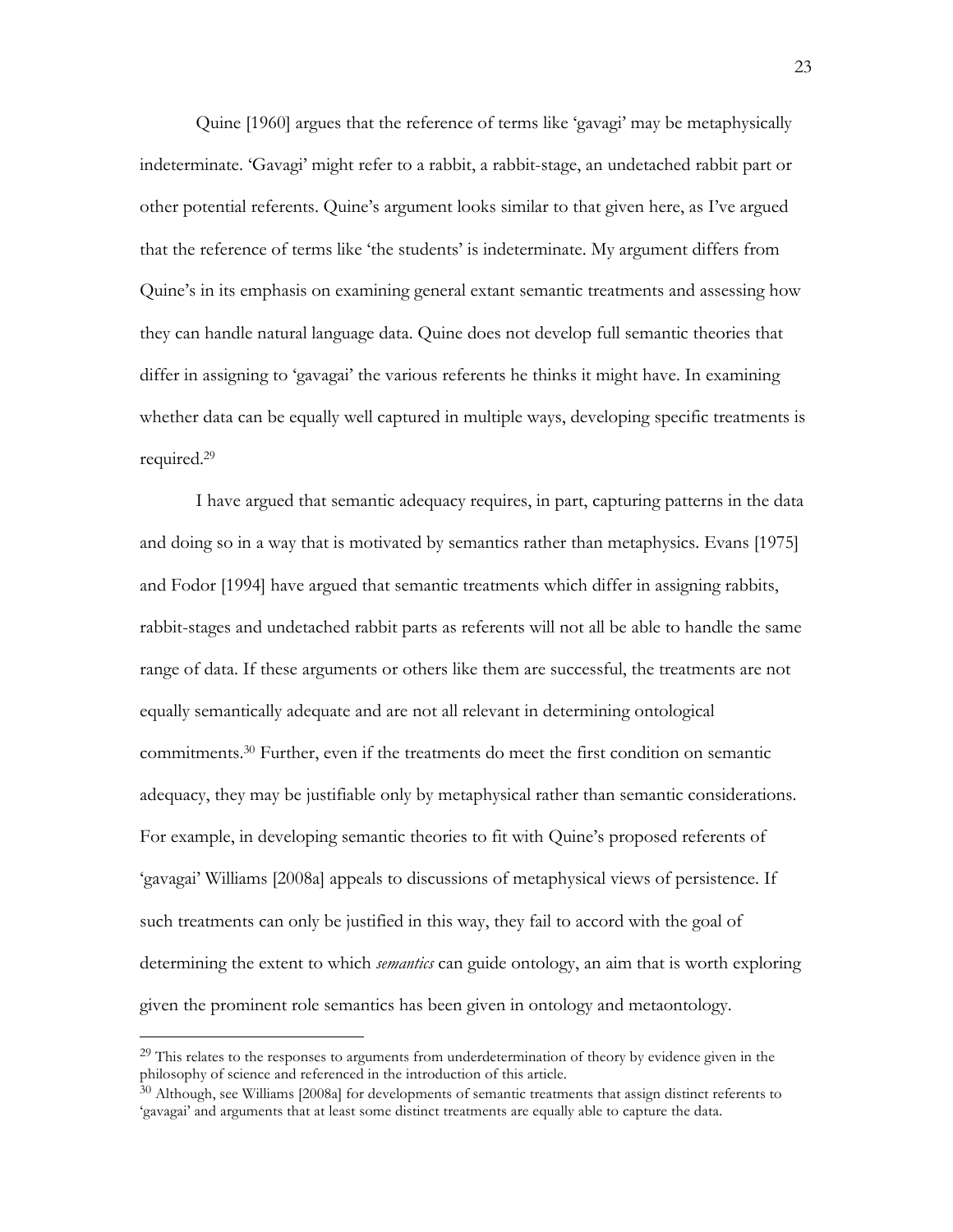My argument for indeterminacy of ontological commitments diverges from radical inscrutability arguments like those given by Davidson [1979] and Putnam [1981]. <sup>31</sup> Such arguments involve permutations of the assignments of referents and corresponding changes in the extensions of predicates so that models of a set of sentences can differ radically. While extensions are assigned differently, the domains of the various models are identical. Given this, permutation arguments fail to deliver indeterminacy of ontological commitments even if they do deliver indeterminacy of reference.

Semantics has a place of prominence in metaontological discussions. Understanding the extent to which semantics might take priority in our inquiry informs our understanding of the relation between semantics and ontology. I have argued that when semantic treatments are assessed prior to ontological considerations, ontological questions may not have determinate answers. Given this, semantics can, at best, serve as a partial guide to answering questions of ontology. If ontology is to be determinate, ontology can begin, but cannot end, in semantics.32

*City College of New York, CUNY*

### **REFERENCES**

 $\overline{a}$ 

Achinstein, P. 2002. Is There a Valid Experimental Argument for Scientific Realism?. *Journal of Philosophy* 99/9: 470–495.

<sup>31</sup> See Button [2013] and Williams [2008b] for further discussion of these arguments, their ramifications and their limits.

<sup>&</sup>lt;sup>32</sup> Versions of this paper were presentend at the Arché Ordinary Language, Philosophy, and Linguistics Conference, the Mathematising Science: Limits and Perspectives Conference and the Triangle Area Philosophy Conference. I thank the audiences for their helpful feedback. I am also grateful to two anonymous reviewers, David Beaver, Nora Berenstain, Sara Bernstein, Dan Bonevac, Alex Grzankowski, Steve James, Hans Kamp, Rob Koons, David Sosa, and especially Josh Dever and Mark Sainsbury for discussion and helpful comments on previous versions of this paper.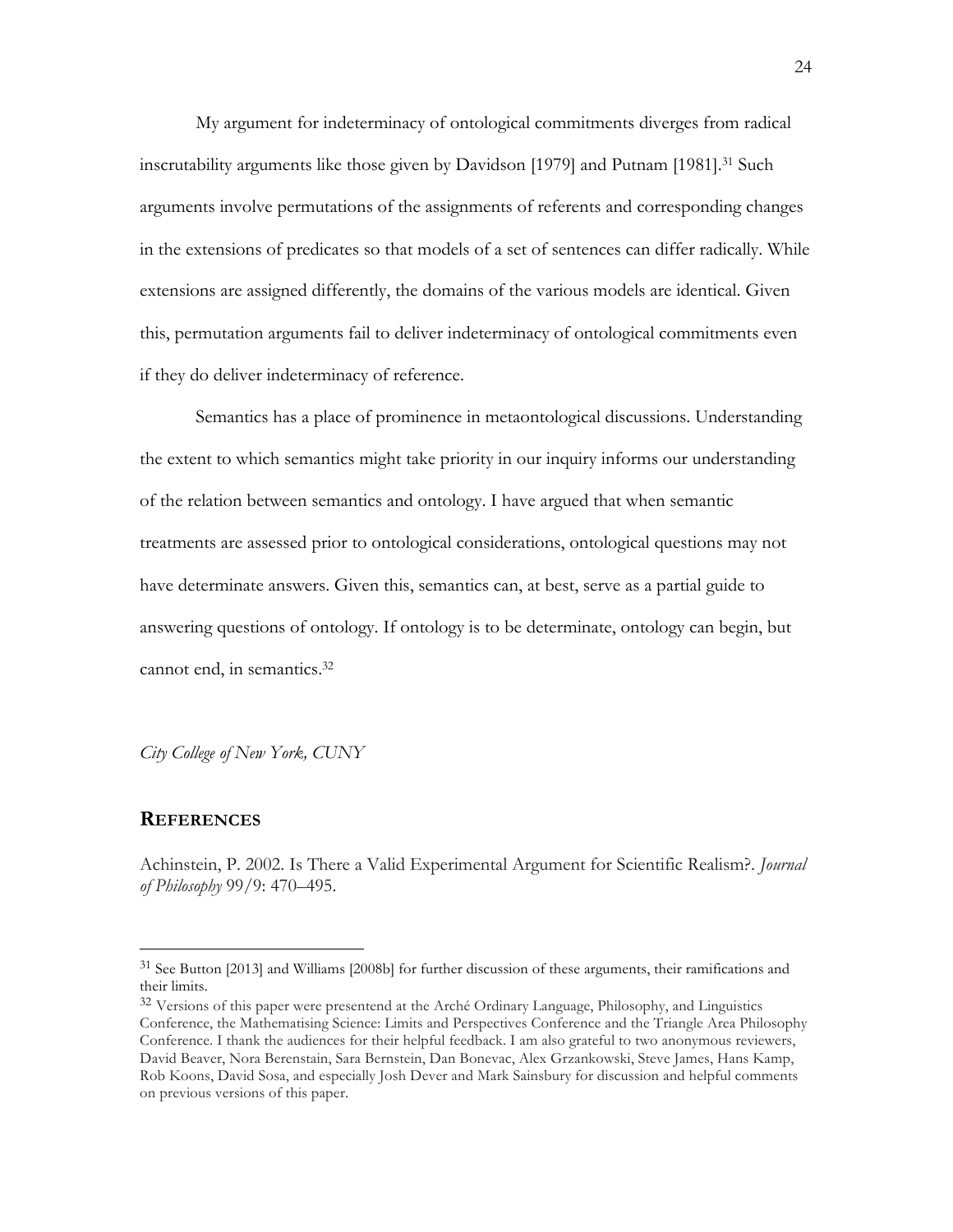Barker, C. 1992. Group terms in English: Representing Groups as Atoms. *Journal of Semantics* 9/1: 69-93.

Benacerraf, P. 1965. What Numbers Could Not Be. *The Philosophical Review* 74/1: 47-73.

Boolos, G. 1984. To Be is to Be the Value of a Variable (or Some Values of Some Variables). *Journal of Philosophy* 81/8: 430-449.

Burgess, J. 2008. *Mathematics, Models, and Modality*. New York, NY: Cambridge University Press.

Burgess, J. and Rosen, G. 1997. *A Subject with No Object*. Oxford: Claredon Press.

Button, T. 2013. *The Limits of Realism*. Oxford: Oxford University Press.

Carlson, G. 1984. Thematic Roles and Their Role in Semantic Interpretation. *Linguistics* 22/3: 259-279.

Chalmers, D., Manley, D. and Wasserman, R., eds, 2009. *Metametaphysics: New Essays on the Foundations of Ontology*. Oxford: Oxford University Press.

Chihara, C. 1998. *The Worlds of Possibility*. Oxford: Claredon Press.

Davidson, D. 1967. The Logical Form of Action Sentences, in *The Logic of Decision and Action*, ed. Nicholas Rescher, Pittsburgh: University of Pittsburgh Press: 81-95.

Davidson, D. 1977. The Method of Truth in Metaphysics. *Midwest Studies in Philosophy* 2/1: 244-254.

Davidson, D. 1979. The Inscrutability of Reference. *The Southwestern Journal of Philosophy* 10/2: 7-19.

Duhem, P. 1914 (1954). *The Aim and Structure of Physical Theory*, Princeton, NJ: Princeton University Press.

Eklund, M. 2007. The Ontological Significance of Inscrutability. *Philosophical Topics* 35/1-2: 115-134.

Evans, G. 1975. Identity and Predication. *Journal of Philosophy* 72/13: 343-362.

Fodor, J. 1994. *The Elm and the Expert: Mentalese and its Semantics*. Cambridge, MA: MIT Press.

Forbes, G. 1985. *The Metaphysics of Modality*. Oxford: Clarendon Press.

Frege, G. 1884 (1974). *The Foundations of Arithmetic*, J. L. Austin translation, Oxford: Basil Blackwell.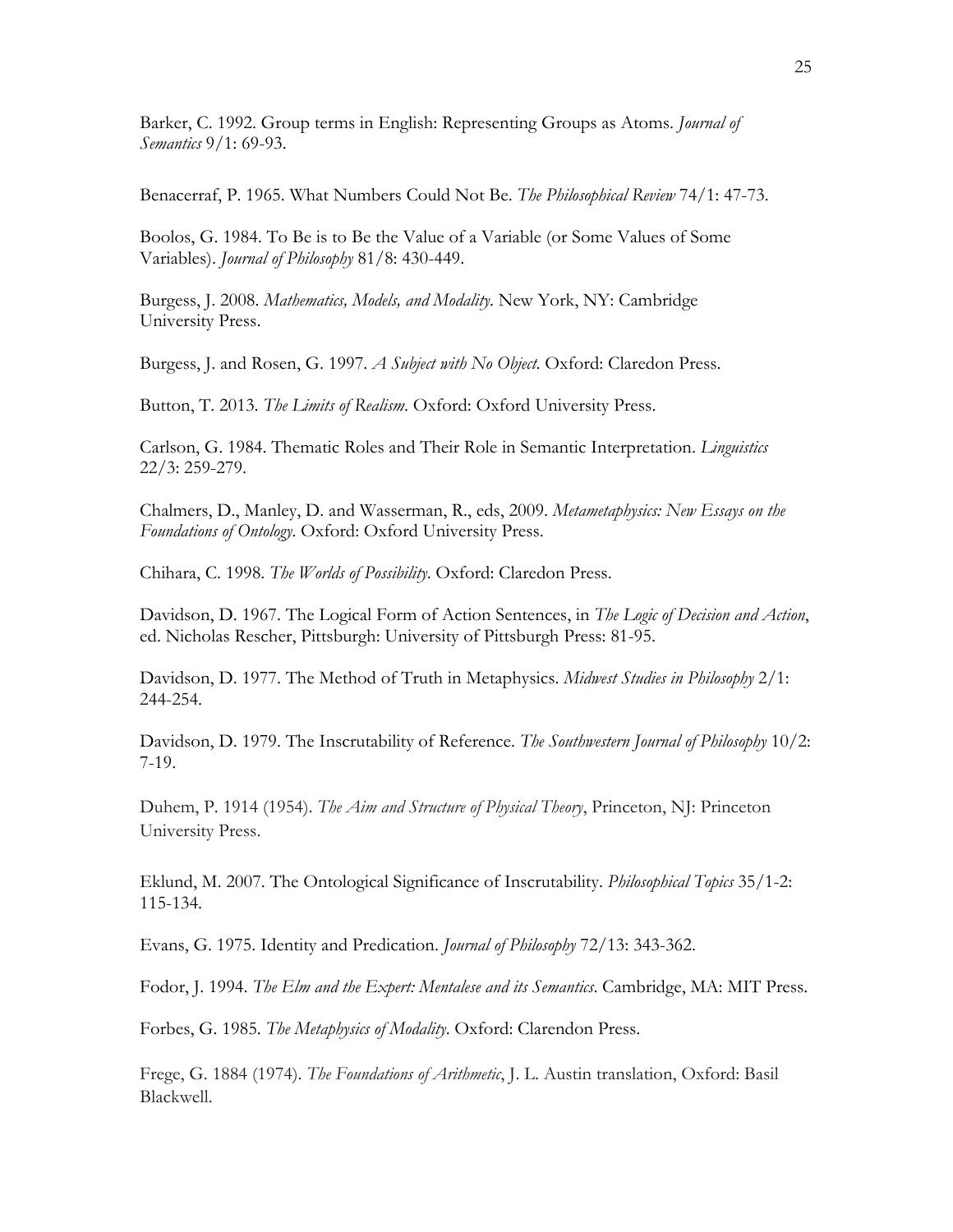Higginbotham, J. 1983. The Logic of Perceptual Reports: an Extensional Alternative to Situation Semantics. *Journal of Philosophy* 80/2: 100-127.

Kamp, H. 1979. Events, Instants and Temporal Reference, in *Semantics from Different Points of View*, eds. R. Bauerle, U. Egli and A. von Stechow, Berlin: Springer.

Kitcher, P. 1993. *The Advancement of Science*, New York: Oxford University Press.

Kratzer, A. 1995. Stage-Level and Individual-Level Predicates, in *The Generic Book*, eds. G.N. Carlson and F.J. Pelletier, Chicago: University of Chicago Press: 125-175.

Krifka, M. 1989. Nominal Reference, Temporal Constitution, and Quantification in Event Semantics, in *Semantics and Contextual Expression*, eds. R. Bartsch, J. van Benthem, and P. van Emde Boas, Dordrecht: Foris Publications: 75-115.

Krifka, M. 1992. Thematic Relations as Links Between Nominal Reference and Temporal Constitution, in *Lexical Matters*, eds. I.A. Sag and A. Szabolcsi, Stanford, CA: Center for the Study of Language and Information: 29-53.

Kripke, S. 1982. *Wittgenstein on Rules and Private Language*. Cambridge, MA: Harvard University Press.

Landman, F. 1989. Groups I. *Linguistics and Philosophy* 12/5: 559-605.

Landman, F. 2000. *Events and Plurality: The Jerusalem Lectures*. Dordrecht: Kluwer Academic Press.

Larson, R. 1998. Events and Modification in Nominal, in *Proceedings from Semantics and Linguistic Theory VIII*, eds. D. Strolovitch and A. Lawson, Ithaca: CLC Publications: 145-168.

Lewis, C.I. and Langford, C.H. 1932. *Symbolic Logic.* New York, NY: Dover Publications.

Lewis, D. 1982. Logic for Equivocators. *Noûs* 16/3: 431–441.

Lewis, D. 1986. *On the Plurality of Worlds*. Oxford: Blackwell Publishers.

Link, G. 1983. The Logical Analysis of Plurals and Mass Terms: a Lattice Theoretic Approach, in *Meaning, Use and Interpretation of Language*, eds. R. Bauerle, C. Schwarze, and A. Von Stechow, Berlin: de Gruyter: 302-323.

Link, G. 1987. Generalized Quantifiers and Plurals, in *Generalized Quantifiers*, ed. P. Gardenfors, Dordrecht: D. Reidel Publishing Company: 151-180

Link, G. 1991. Plurals, in *Semantics: An International Handbook of Contemporary Research*, eds. A. Von Stechow and D. Wunderlich, Berlin: de Gruyter: 418-440.

Linnebo, Ø. and D. Nicolas. 2008. Superplurals in English. *Analysis* 68/3: 186–97.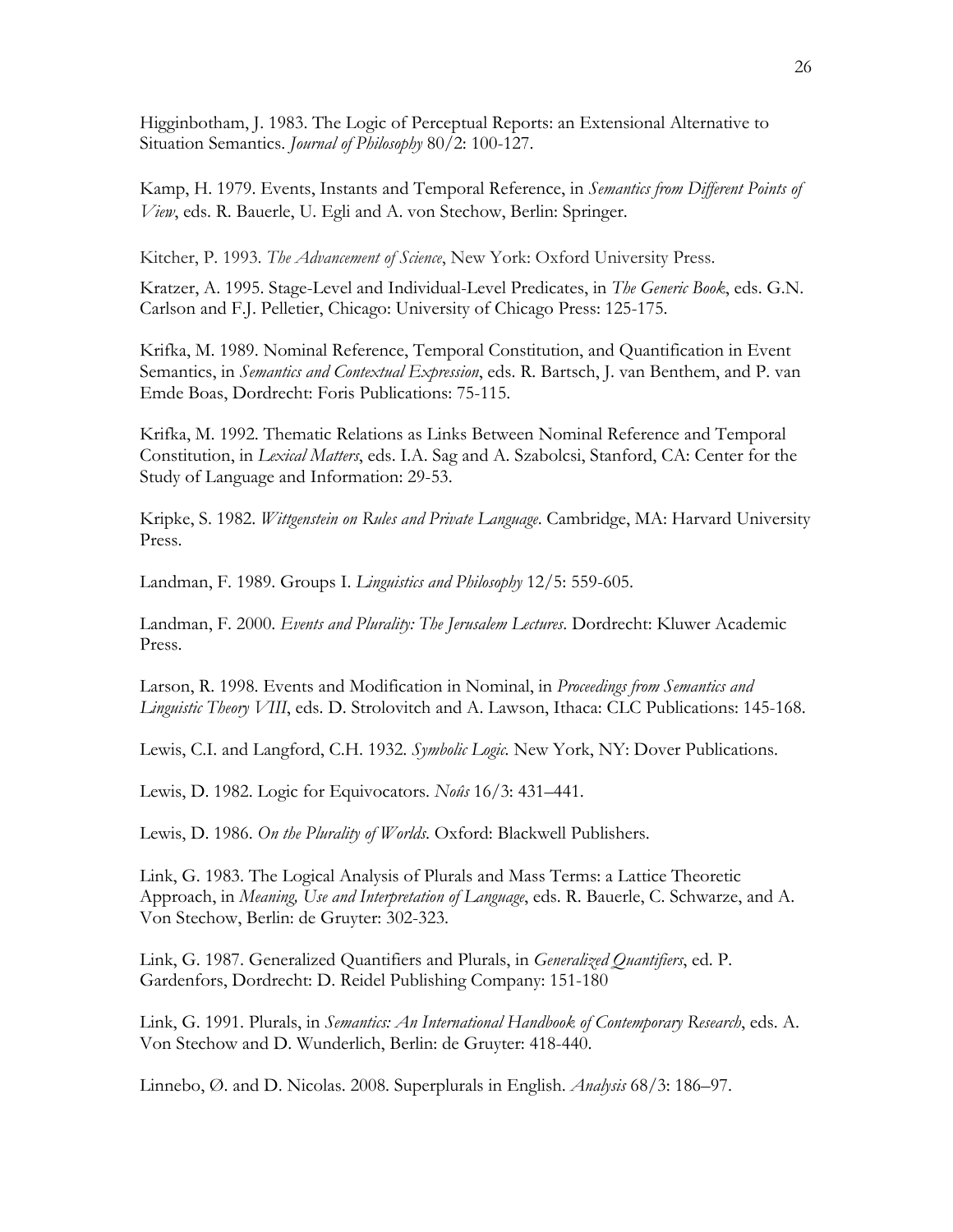MacBride, F. 2003. Speaking with Shadows: a Study of Neo-Logicism. *The British Journal for the Philosophy of Science* 54/1: 103-163.

McKay, T. 2006. *Plural Predication*. Oxford: Clarendon Press.

Nicolas, D. 2007. Can Mereological Sums Serve as the Semantic Values of Plurals? Unpublished manuscript, URL= <http://jeannicod.ccsd.cnrs.fr/ijn\_00176868>.

Nicolas, D. 2014. Review of Oliver & Smiley [2013] *Plural Logic*. *Notre Dame Philosophical Reviews* 02/36.

Oliver, A. and T. Smiley. 2001. Strategies for a Logic of Plurals. *Philosophical Quarterly* 51/204: 289–306.

Oliver, A. and T. Smiley. 2005. Plural Descriptions and Many-Valued Functions. *Mind* 114/456: 1039-68.

Oliver, A. and T. Smiley. 2013. *Plural Logic*. Oxford: Oxford University Press.

Parsons, T. 1990. *Events in the Semantics of English: a Study in Subatomic Semantics*. Cambridge, MA: MIT Press.

Prior, A. 1971. *Objects of Thought*, eds. P.T. Geach and A.J.P. Kenny, Oxford: Oxford University Press.

Putnam, H. 1981. *Reason, Truth and History*. Cambridge: Cambridge University Press.

Putnam, H. 2004. *Ethics Without Ontology*. Cambridge, MA: Harvard University Press.

Quine, W.V. 1948. On What There Is. *Review of Metaphysics* 2/5: 21-38.

Quine, W.V. 1960. *Word and Object*. Cambridge, MA: MIT Press.

Quine, W.V. 1968. Ontological Relativity. *Journal of Philosophy* 65/7: 185-212.

Quine, W.V. 1976. *The Ways of Paradox and Other Essays*. Cambridge, MA: Harvard University Press.

Rayo, A. 2002. Word and Objects. *Noûs* 36/3: 436-64.

Rayo, A. 2006. Beyond Plurals, in *Absolute Generality*, eds. A. Rayo and G. Uzquiano, Oxford: Oxford University Press: 220-254.

Rayo, A. 2007. Ontological Commitment. *Philosophical Compass* 2/3: 428-44.

Rayo, A. and Yablo, S. 2001. Nominalism Through de-Nominalization. *Noûs* 35/1: 74-92.

Schaffer, J. 2009. On What Grounds What, in *Metametaphysics*, eds. D. Chalmers, D. Manley,